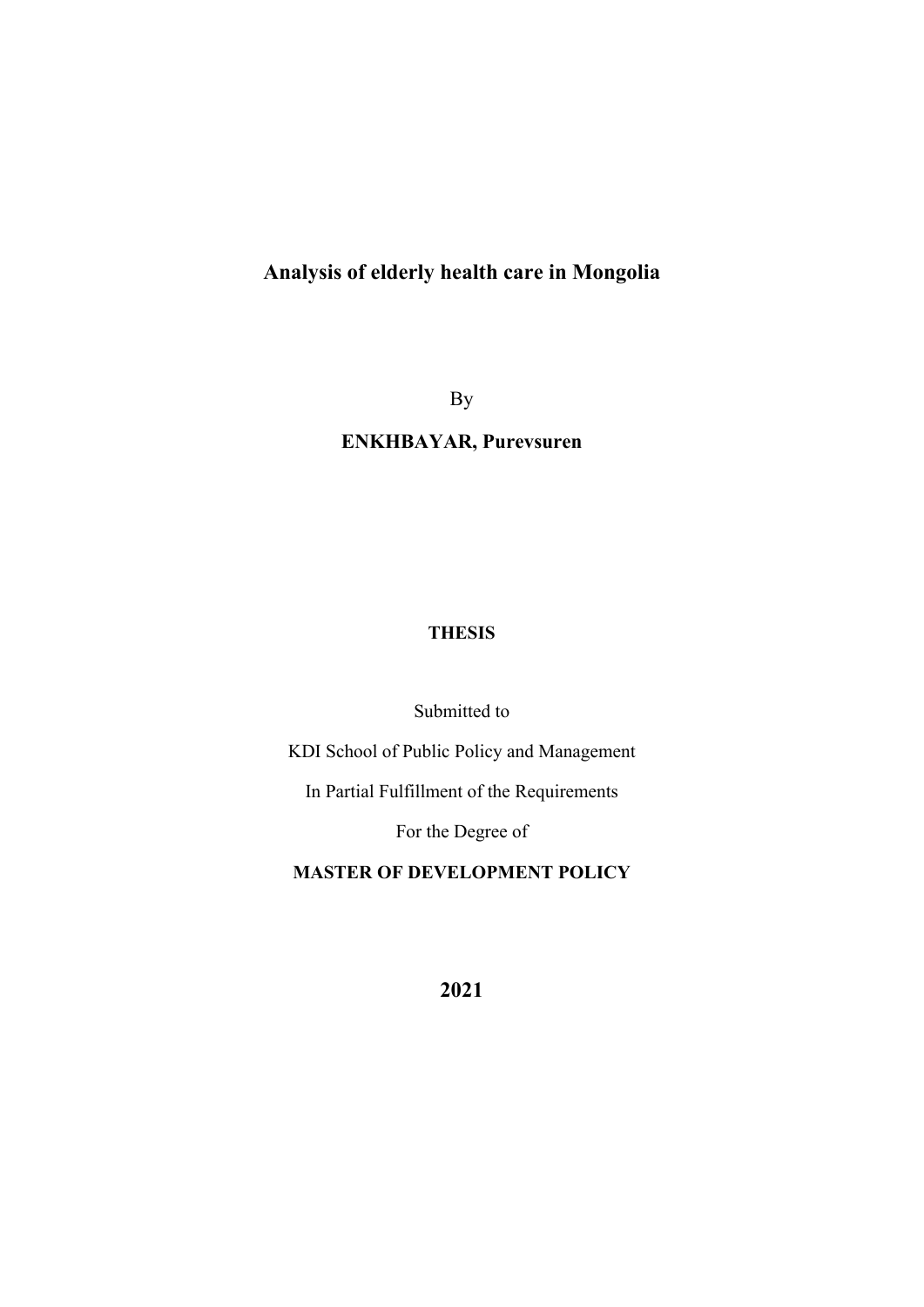# **Analysis of elderly health care in Mongolia**

By

## **ENKHBAYAR, Purevsuren**

## **THESIS**

### Submitted to

KDI School of Public Policy and Management

In Partial Fulfillment of the Requirements

For the Degree of

### **MASTER OF DEVELOPMENT POLICY**

## **2021**

Professor Lee, Junesoo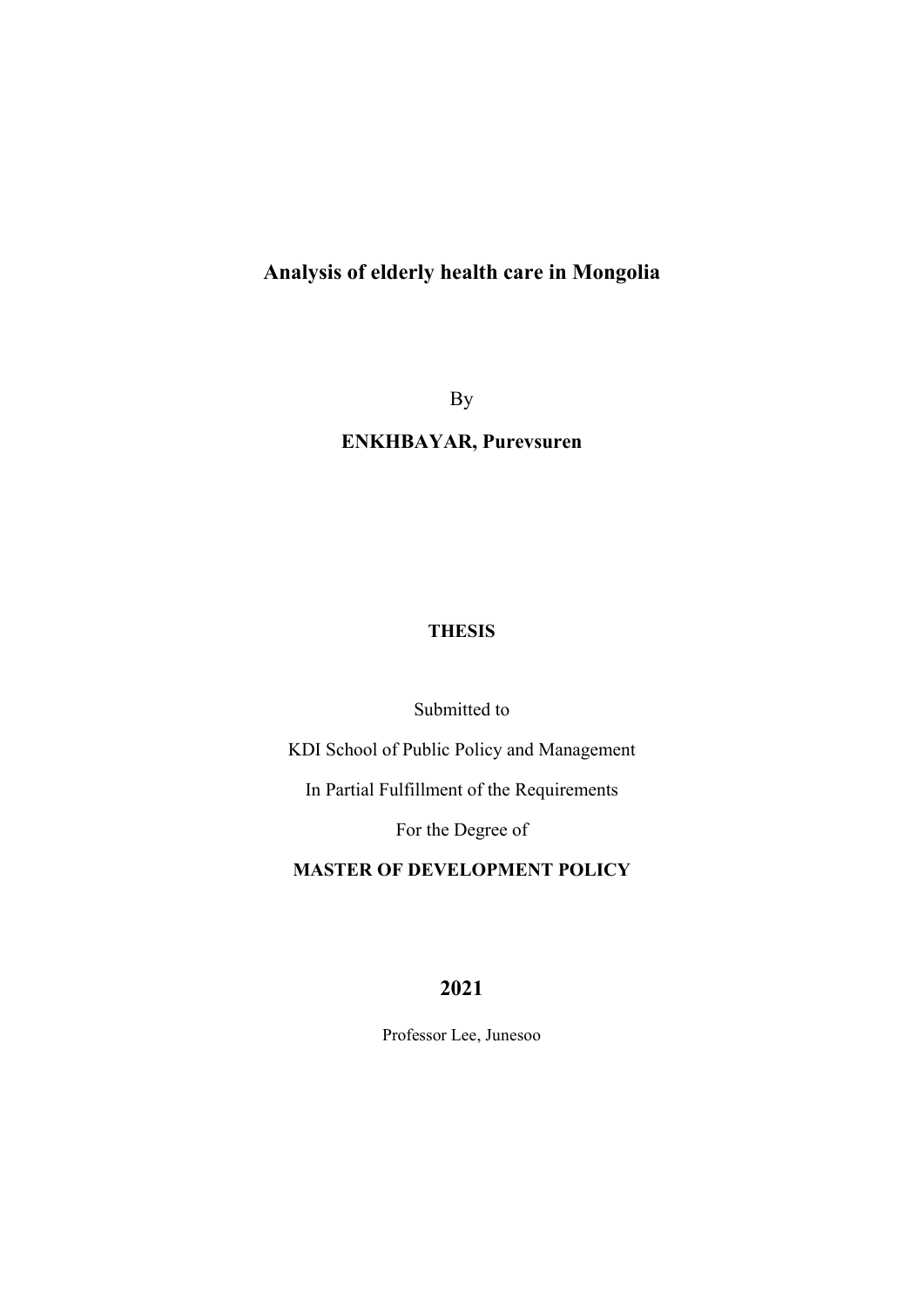## **Analysis of elderly health care in Mongolia**

By

## **ENKHBAYAR, Purevsuren**

### **THESIS**

Submitted to

KDI School of Public Policy and Management

In Partial Fulfillment of the Requirements

For the Degree of

#### **MASTER OF DEVELOPMENT POLICY**

Professor Lee, Junesoo, Supervisor

Professor Choi, Seulki

Committee in charge:<br>Visor<br>WaelCKe

Professor Baek, Jisun

Approval as of August, 2021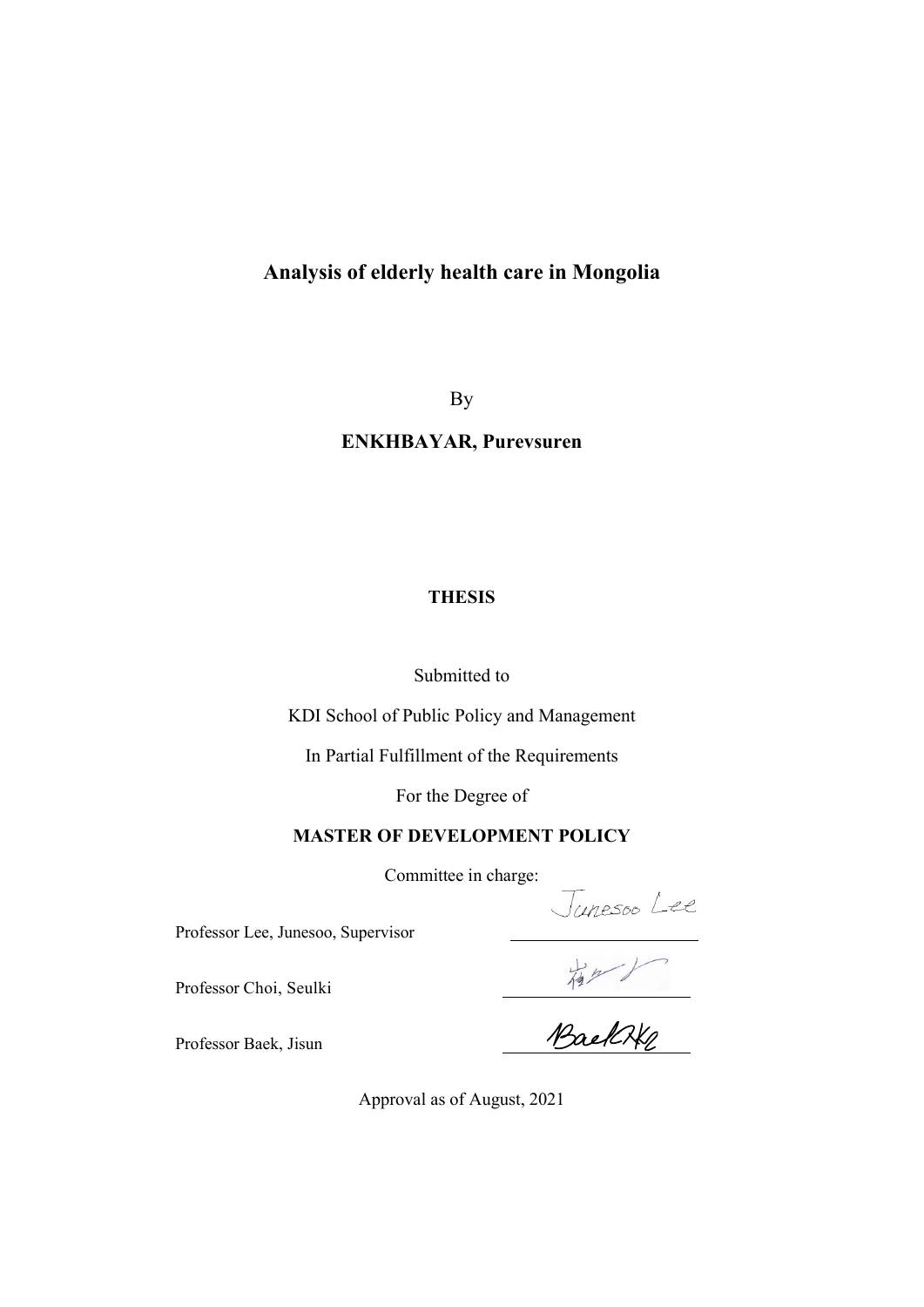#### **Abstract**

The purpose was to provide an overview of the main issues related to aging and health of elderly in Mongolia. The Mongolia is located in north east Asia with just more than 3,200,000 population. In 2020, the average life expectancy at birth was 70.71 years, an increase of 1.14 years over the previous five years. In 2020, the gender gap in life expectancy at birth was 9.5 years. The total number of older persons who had outpatient examinations in 2017 was 3.1 million (in repeated numbers). Of the total number of outpatients examined, 38.7 percent were men and 61.3 percent were women. In terms of age groups, 34.6 percent are between the ages of 55 and 59, 27.8 percent are between the ages of 60 and 64, and 37.6 percent are 65 and over. Cardiovascular diseases account for about 35.1 percent, 12.6 percent for gastrointestinal diseases, 10.3 percent for urinary tract system diseases and neurological diseases about 8.7 percent of the total hospitalized elderly. In Mongolia, long-term care for the elderly and disabled is weak, as most long-term care is provided unofficially within the family. The country has attempted to address issues related to limited capacity and lack of cross-sector cooperation and unmet elderly needs.

*Key words*: Elderly health, Aging, Mongolian Elderly, Health care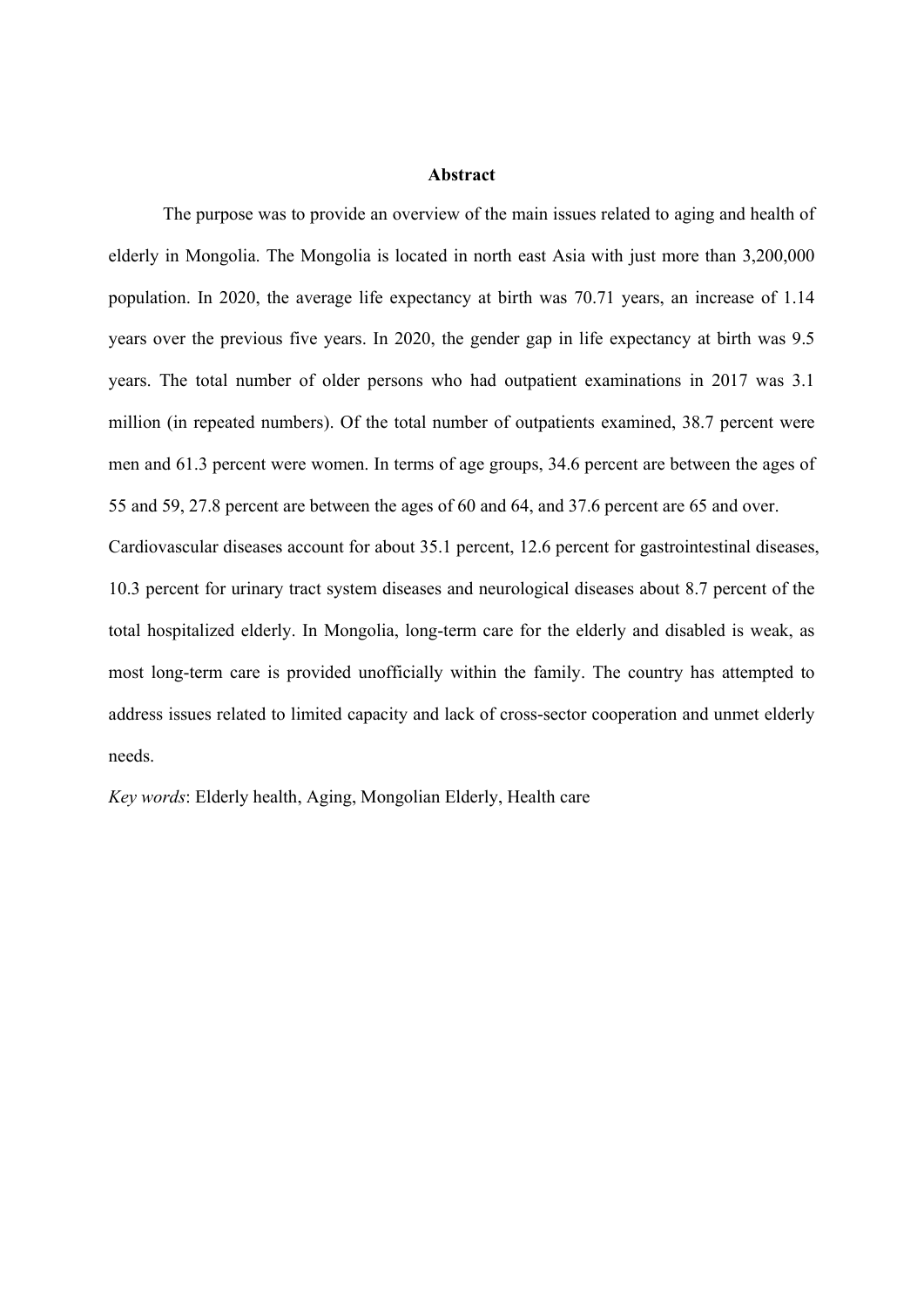## **Dedicated to**

My beloved grandparents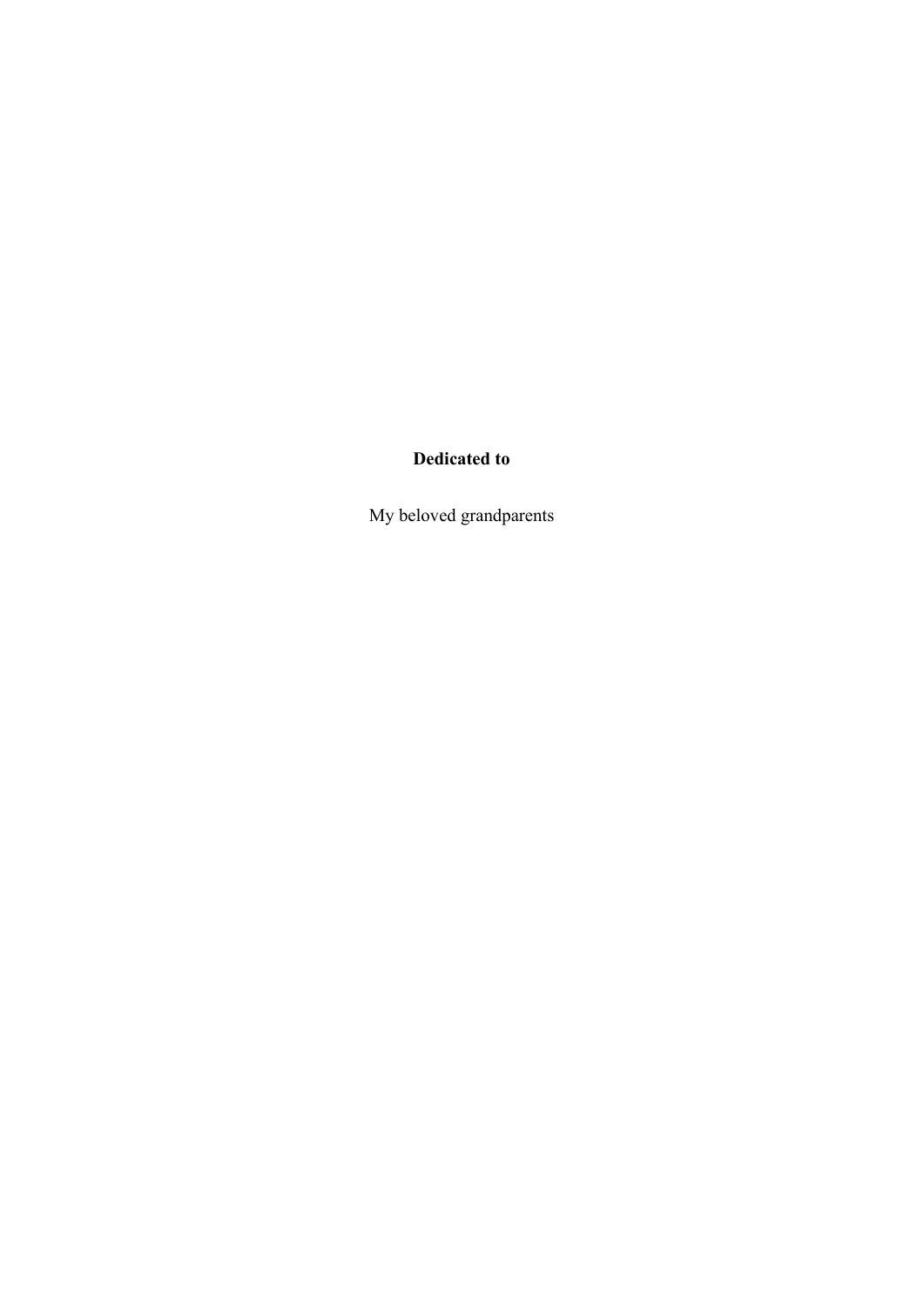#### **ACKNOWLEDGEMENT**

First, I would like to express my gratitude to Professor Junesoo Lee who thaught me Policy process analysis course and Professor Choi Seulki who taught me Population and Development course in KDI School. Your insightful classes, valuable feedback helped me here to complete my thesis on health of Mongolia's elderly.

Also, I would like to thank Kim Kumja, a professor at Ulsan's Choonhae Health Sciences College, Busan's Han Donghee, and the friendly Korean people, for their kindness and support to me while I was away from family.

I also want to appreciate to my National Gerontology center colleagues for their support and assistance.

Finally, I want to express my gratitude to my husband who supports all time, my three precious kids who are my reasons of being and my mother who always lifts me up.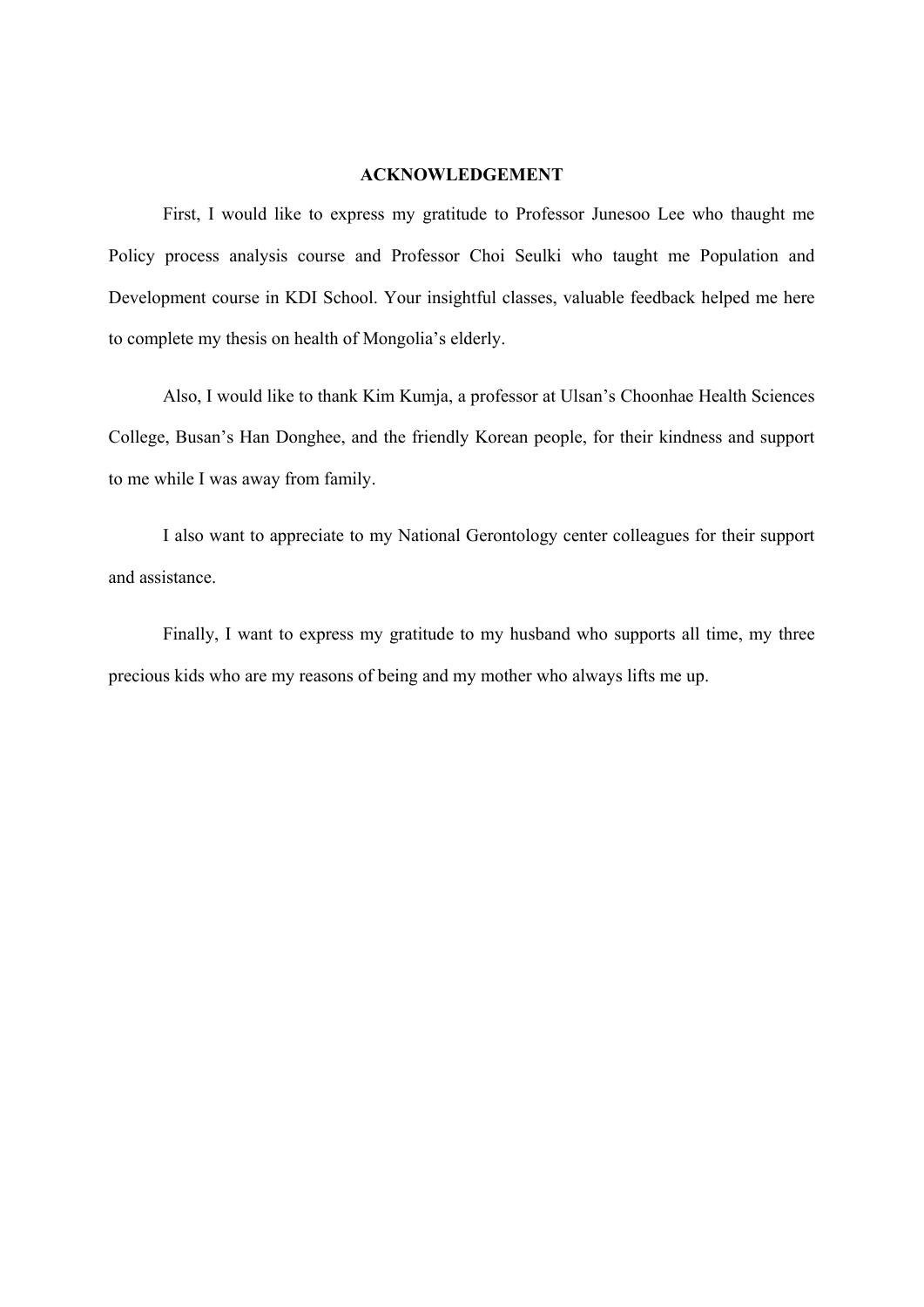## **Contents**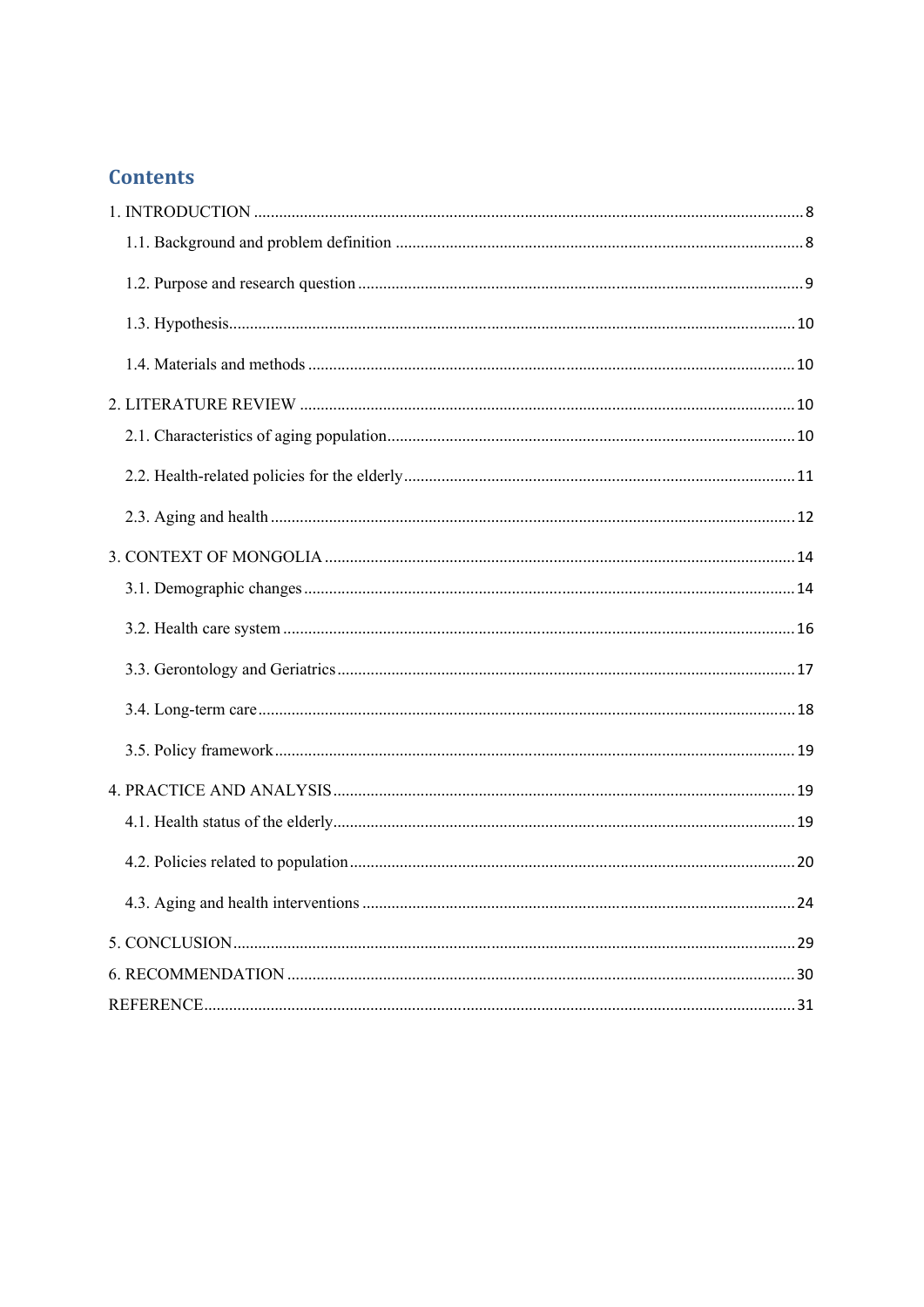#### **1. INTRODUCTION**

Population aging is a demographic situation in which, as fertility and mortality rates drop, the proportion of aged people in a population rises, eventually leading to population reduction.(Park, 2018) Population aging, which was first noticed in Europe, is now a global issue. The demand for specialized health services for the elderly grows as the population ages, as do the health-care system's issues. This pattern is likely to persist in the future.

#### **1.1. Background and problem definition**

Population aging is adversely affecting developing countries with lower levels of socioeconomic development. Many Asian countries are dealing with fast aging populations, with an increase in the elderly seeking more care, an increase in chronic disease load, and smaller household sizes making conventional support and care increasingly difficult to deliver. Women over the age of 55 and men over the age of 60 are considered elderly in Mongolia, which is reasonable given the average life expectancy. However, the large age gap between these genders has a negative impact on the quality of life and healthy aging of elders, as they spend years of their lives in isolation, depression, anxiety, and poor health. The proportion of elderly aged over 60 years will be double from 7.98 in 2015 percent to 16 percent in next 15 years. The average life expectancy at birth became 69.86 years, 75.84 for women and 66.02 for men according to the 2015 statistical report.

The number of older persons in Mongolia had reached 201678 which were 7.2 share of total population in 2010, increased to 244162 which are 7.98 percent of the total number of people in 2015. By 2030, number of the older population is expected to increase to 535761 which are 2.2 times compared to the numbers of older persons in 2015. The projected increase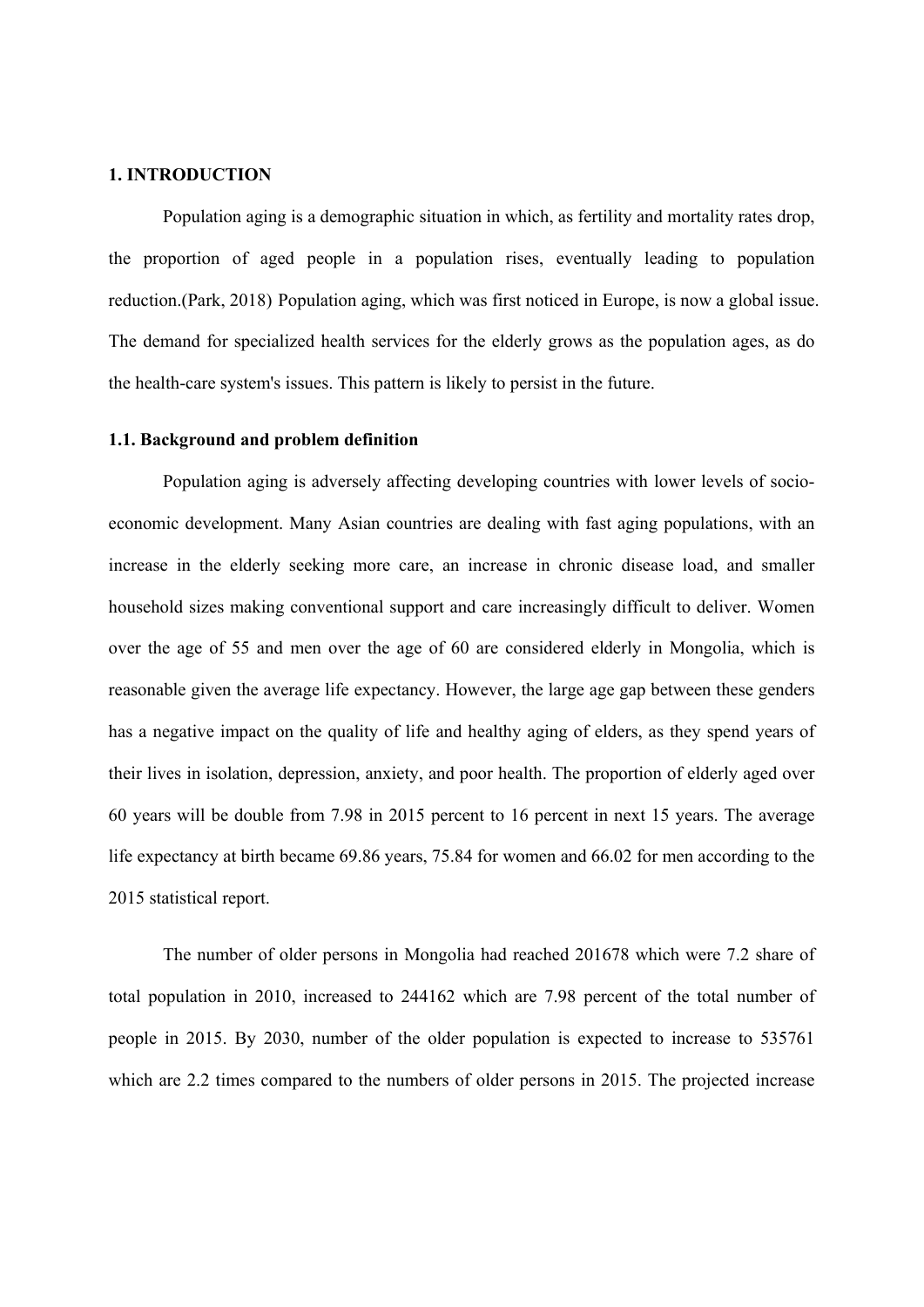can be explained by the mortality decrease from 1950s and the rapid decline in total fertility rate from the highest 7.6 in 1965 to the lowest 2.0 in 2000.

As the dependency ratio (DR) falls till 2010 at the minimum level, number of people in the working age population increases, the demographic window opens to prepare for population ageing at the appropriate stage and improve well-being and health of older people.

The Madrid International Plan of Action on Ageing and the Political Declaration adopted by the Second World Assembly on Ageing in April 2002 to address aging issues as a global agenda. In 2003, two doctors were selected to study ageing issues with multi-disciplinary approach in International Institute of Ageing in Malta, the Institute that mandated by the United Nations (UN) to respond to the training needs of developing countries to implement the Madrid International Plan of Action on Ageing. In the autumn of 2005, with the support of WHO, Health Sciences University of Mongolia had developed Geriatric medicine curriculum and trained two geriatric doctors from Ulaanbaatar and three nurses from 3 provinces Uvurkhangai, Dornod and Khovd. However, during this period, there was low priority within the health professionals regarding the challenges of the demographic shift and low levels of geriatric and gerontological training among doctors and medical professionals.

#### **1.2. Purpose and research question**

The purpose of this research is to provide an overview of the main issues related to aging and health care of the elderly in Mongolia. Consistent with that, major research question would be: *What are the characteristics of Mongolia's aging population and elderly health? What are Mongolia's key policies on geriatric health care? What gaps exist in meeting the health needs of the elderly?*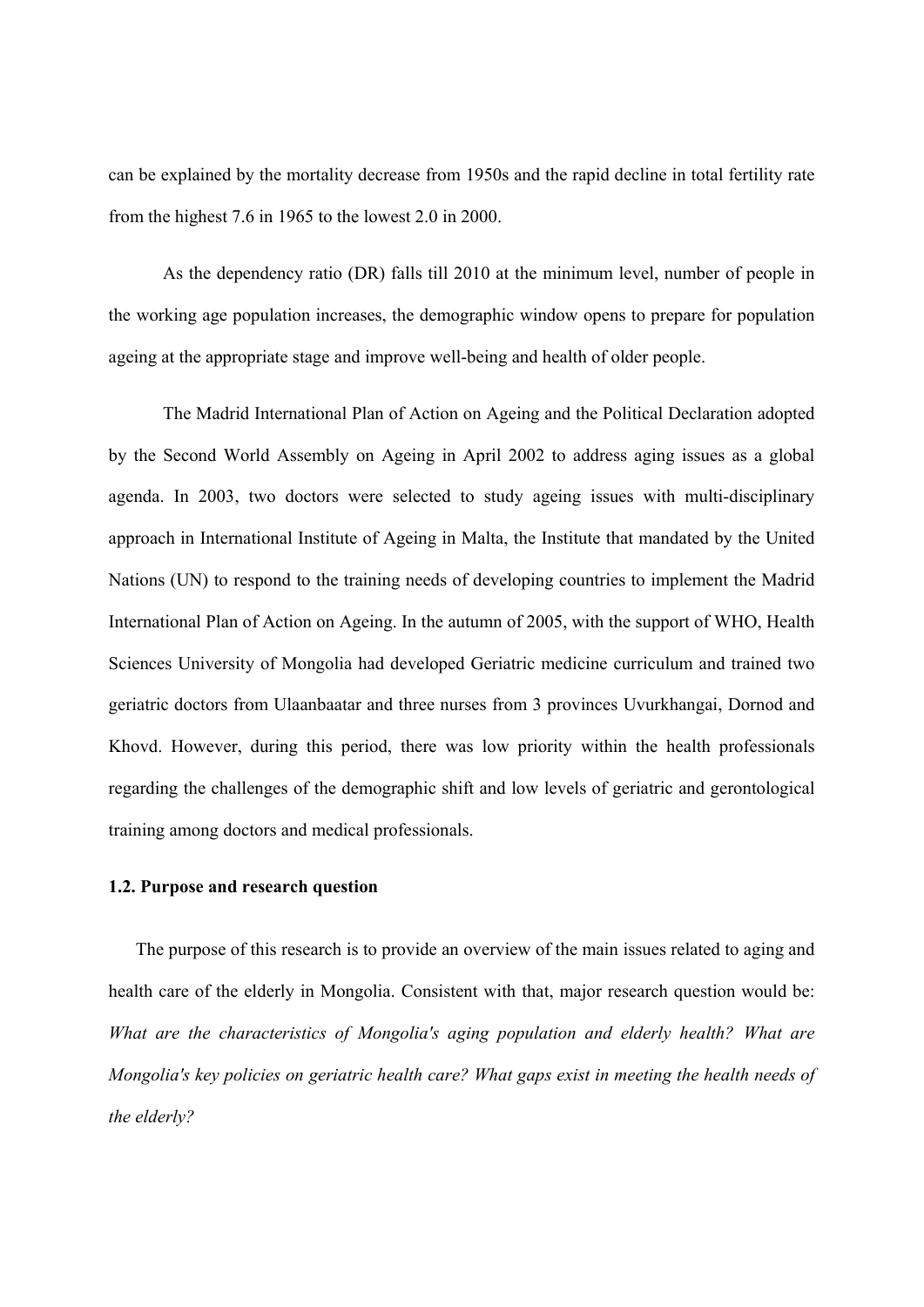#### **1.3. Hypothesis**

In response to the study questions: *"What are the characteristics of Mongolia's aging population and elderly health? What are Mongolia's key policies on geriatric health care? What gaps exist in meeting the health needs of the elderly?*" this research anticipates that the elderly health concerns are complex, and that a lack of stakeholder participation and an inadequate physical environment have resulted in unmet demands for elderly health care services.

#### **1.4. Materials and methods**

The study's data was mostly gathered through document analysis, which included published figures from national and international organizations such as National Gerontology center, Ministry of Health, National Statistical Committee (NSC), National Human Rights Commission (NHRC), United Nations Population Fund (UNPFA) as well as government publications, research reports, and other articles. This paper uses qualitative methods including examination of reports, cases, national programs and international conference documents. The discussion of the theory of the research is based primarily on relevant scholarly literature and case studies.

#### **2. LITERATURE REVIEW**

#### **2.1. Characteristics of aging population**

The current situation of population aging is presented in this chapter using main indicators such as the share of the aged population, dependency ratio, fertility rate, and life expectancy.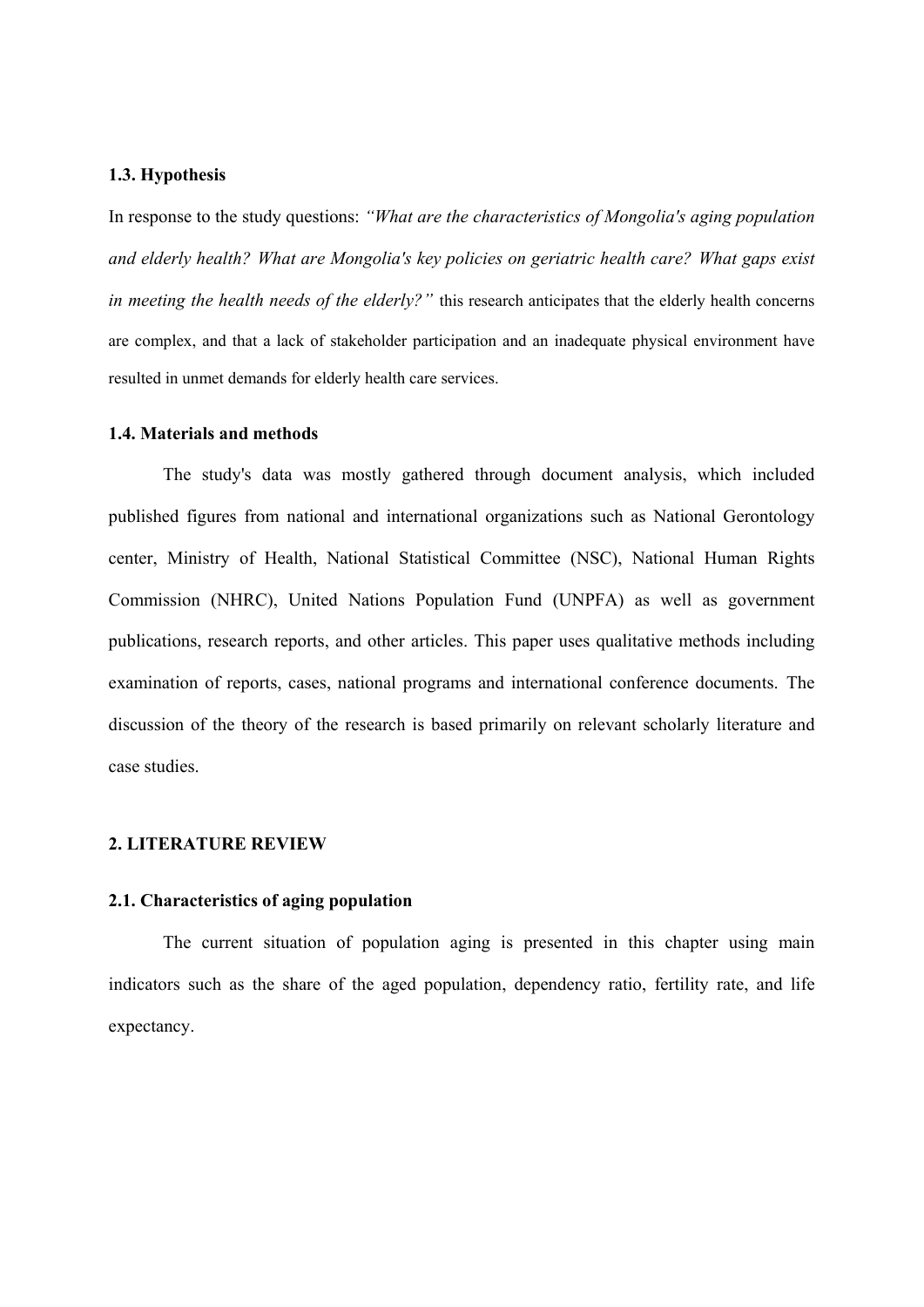Countries are devoting more attention to the study of aging, or "gerontology," in order to avoid diseases related with age and longevity, to help the elderly live an active and healthy life, and to promote their overall health status.

The World Health Organization identified China as an ageing society in 1999, with 8.7% of the population over 65 years old in 2012, up from 5.1 percent in 1980. Over the last three decades, China's population has aged mostly as a result of prolonged fertility drops caused by population growth control policies and socio-economic development. Meanwhile, since the mid-1950s, the death rate has been declining as a result of successful public health measures, which has also had a significant, though statistically modest, role in population aging (WHO, 2018).

#### **2.2. Health-related policies for the elderly**

According to the World Health Survey, in developed countries, healthcare utilization has increased with age. Yet, this trend has not appeared in some developing countries. This pattern suggests that there are a significant number of unmet needs and major service gaps in healthcare settings. In China's situation, providing better education and enhancing an age-friendly environment and services are also crucial in addressing health challenges for elderly (Q.Meng, H.Yang, W.Chen et al. 2015).

Age-friendly hospital frameworks and health-promotion interventions performed in clinical and hospital settings have been linked to improved results among the elderly in Taiwan (Chiou ST, 2009). According to the policy of Taiwanese age-friendly hospitals, there are four primary strategies: management policy, proper communication and services for the aged, an aging-friendly atmosphere in the hospital and patient care processes.

As society ages, the family dependency ratio increases due to the number of people with chronic diseases rises. There is also an increase in the number of disabled elderly.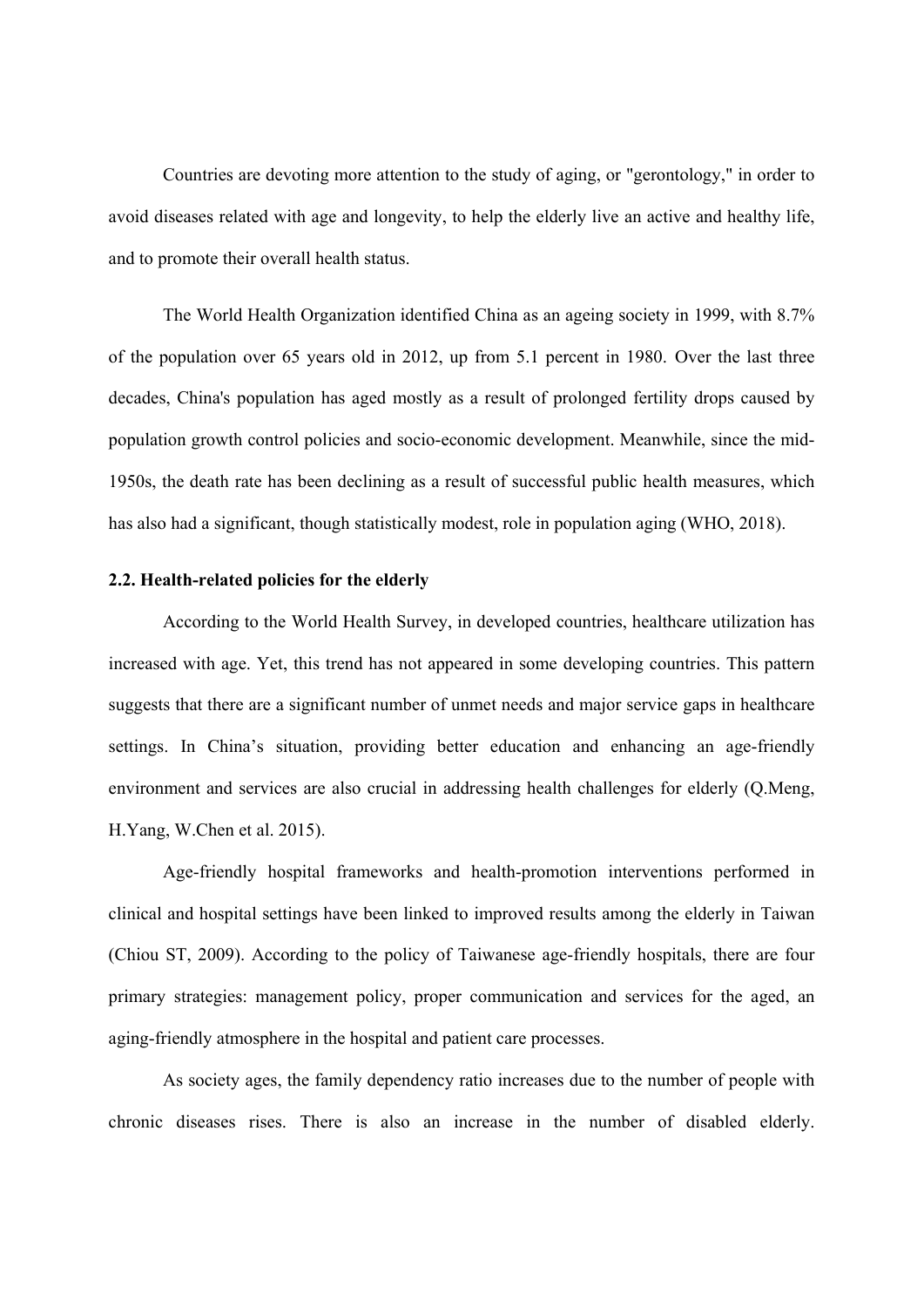Intergenerational or multigenerational co-residence with older persons has long been a cultural root for China's traditional family support system for elderly persons (Q.Meng, H.Yang, W.Chen et al. 2015).

Specialized and institutional care can be provided in geriatric hospitals, psychiatric hospitals, rehabilitation departments of public hospitals, rehabilitation centers in communities, social welfare institutions for disabled persons and nursing homes. Community based long-term care is still at an early stage of development. Long-term care at home and community-based long-term care are the future direction of long-term care development in China. The planning, design and management of long-term care is mainly the responsibility of the National Health and Family Planning Commission and the Ministry of Civil Affairs. Except those organizations, the China National Committee on Ageing, China National Working Commission on Ageing, Ministry of Human Resources and Social Security and the China Disabled Persons Federation are also engaged in ageing issues in China.

#### **2.3. Aging and health**

When it comes to what is required to improve the well-being and quality of life of older people, older persons indicate that health and care services are part of the problem when they become ill and dependent. (David Oliver, 2014). NCDs are closely tied to the aging process and the health of the elderly. Given the rising costs of NCDs to China's health systems, health policymakers are giving stronger responses to chronic health disorders a higher priority. In China, around 80% of adults aged 60 and up express a need for health care at any one time throughout a three-year period (SCDC, 2012).

The prevalence of illness among the elderly is considerable, with 8 out of 10 people suffering from some form of illness. Per person, there are 3–4 diseases (R.Oyunkhand, 2009).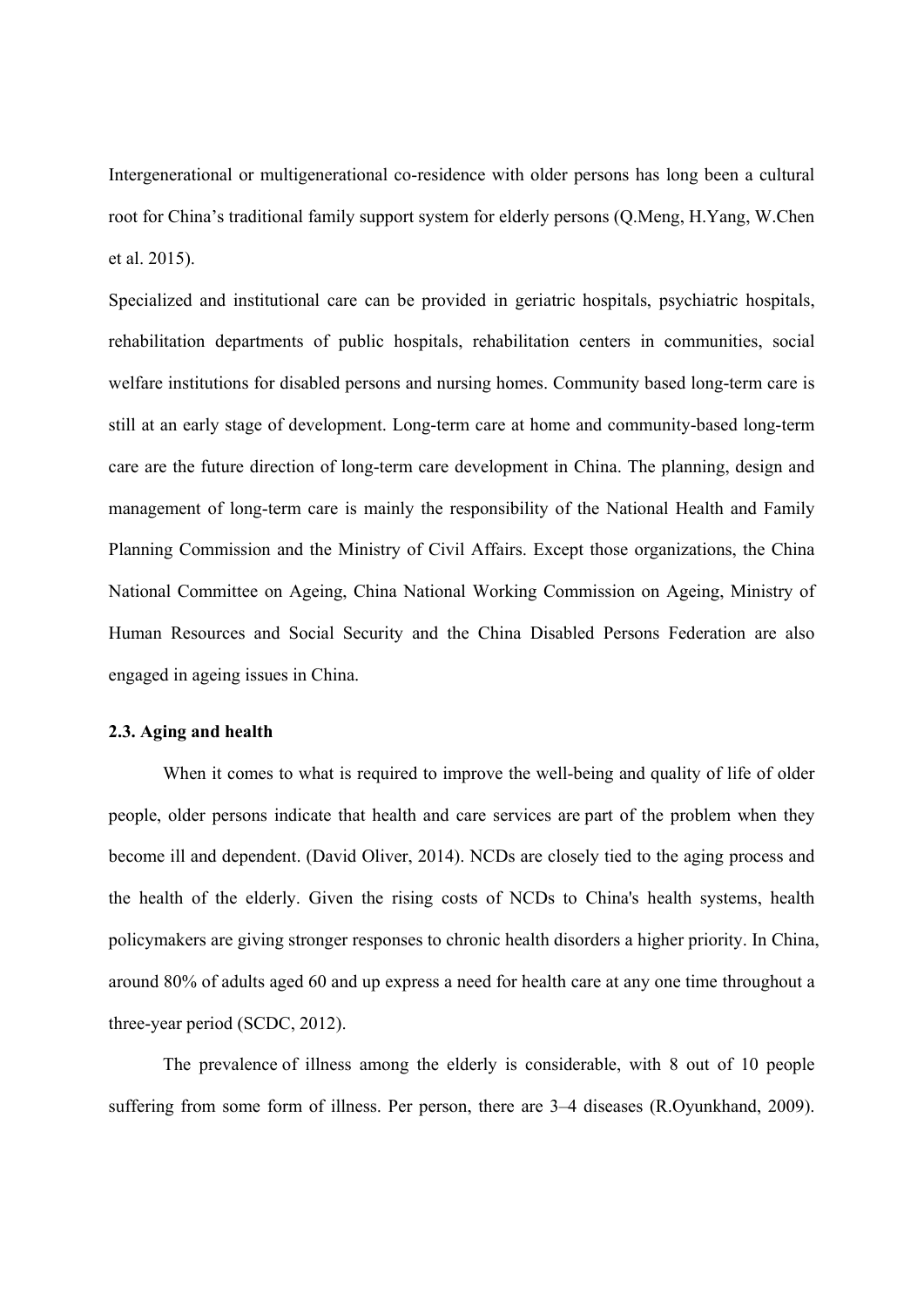Among elderly, leading diseases include cardiovascular disease, renal and urinary tract disorders, eye and its by-products, respiratory diseases, and psychiatric disorders. In the general population, mental illness is the ninth most prevalent mental illness, but it is the fifth most common cause of mental illness in the elderly. As a result, consideration and attention are required (UNFPA 2015).

Older people discharged from acute hospitals without proper intermediate care for recovery can experience significantly poorer clinical outcomes within 12 months (Young etal., 2005). However, health systems often fail in the aspect of facilitating age-friendly environment, cooperation of service providers, leaving the burden of caretaking on the older person or their family to communicate relevant health information when needed. Consequently, many older people suffer from gaps in the coordination of health care service among the health service providers.

Another significant difficulty is the elderly's vast range of health and physical capability. This also means that some 75 years old may have physical and mental capacities comparable to many 35 years old. Many other persons might have major capacity losses at even younger ages. To sustain basic activities, some 60-year-olds might require assistance from others. As a result, the requirements of older persons must be addressed through a comprehensive and health-states stratified public health response and rehabilitation service.

China has adopted various regulations in recent years to assist the development of rehabilitation care, including the inclusion of rehabilitation services in the national basic health insurance and as part of the necessary health services for the elderly. Geriatric hospitals, mental hospitals, public hospital rehabilitation departments, community rehabilitation centers, social welfare institutes for disabled people, and nursing homes can all provide specialized and institutional care. The government also prioritized community-based rehabilitation and the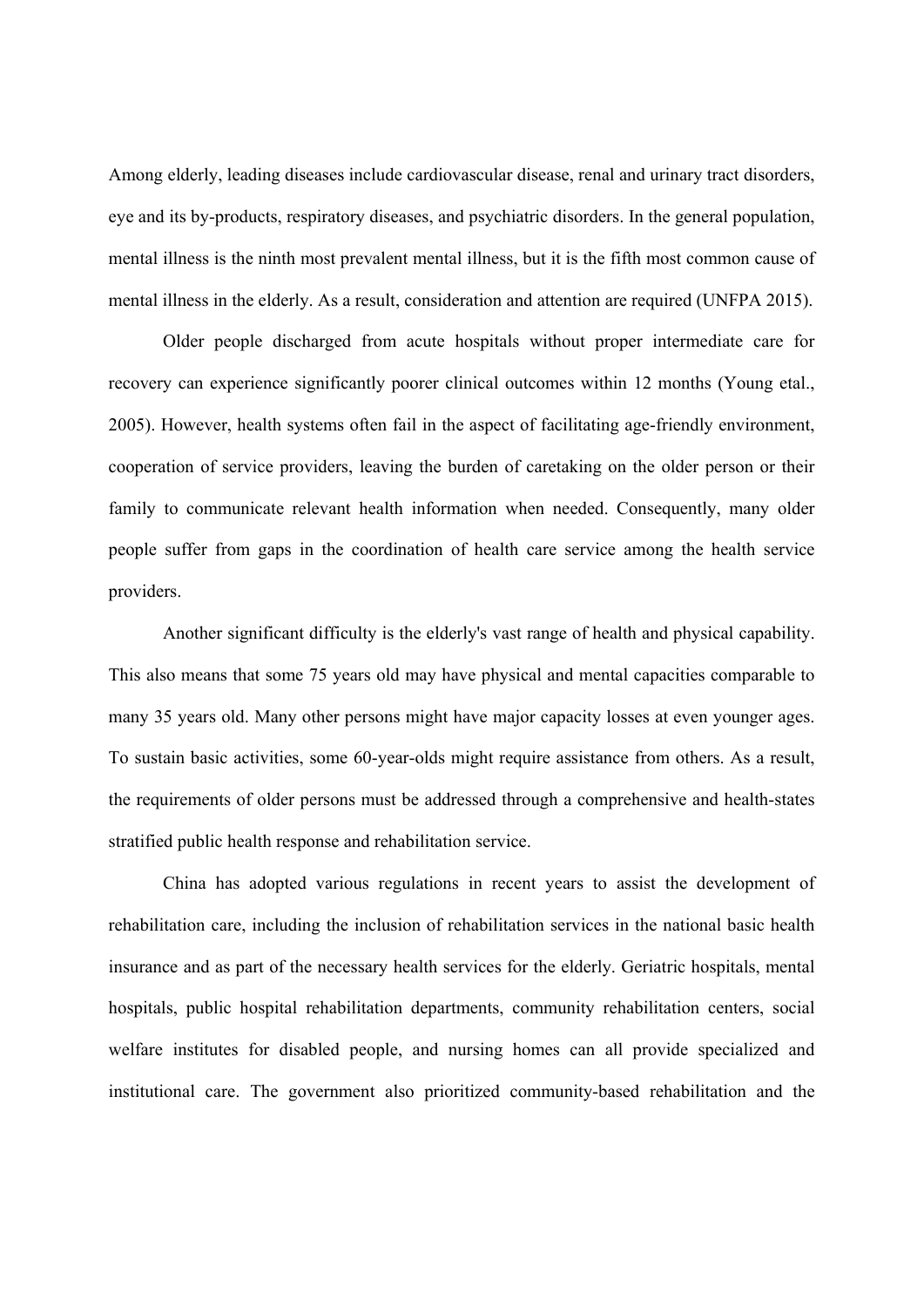integration of prevention, treatment, and rehabilitation, as well as initiating a pilot project to complete the rehabilitation care system. Only 116 of the 322 rehabilitation hospitals are located at county and lower administrative levels; only 67 sanatoriums are located at county and lower administrative levels, contrasted to 194 nationwide (Ministry of Health, 2013).

#### **3. CONTEXT OF MONGOLIA**

#### **3.1. Demographic changes**

The Mongolia is located in north east Asia with just more than 3,200,000 population (*National statistical committee*, 2020). Women account for 68.7% of the elderly population. In 2020, the average life expectancy at birth was 70.71 years, an increase of 1.14 years over the previous five years. In 2020, the gender gap in life expectancy at birth was 9.5 years. (*National statistical committee*, 2020)



**Figure 3-1-1 Average life expectancy at birth by sex and years**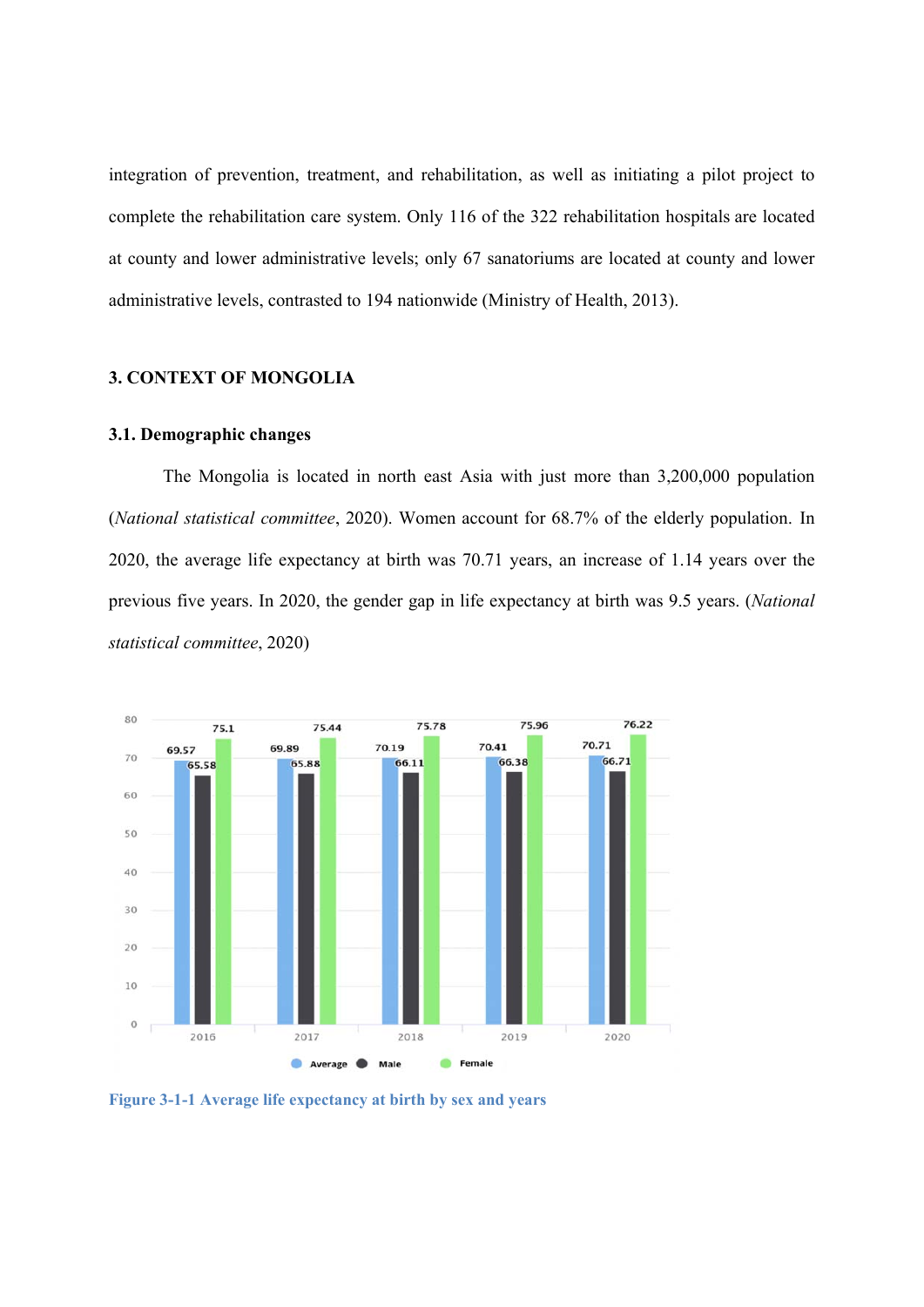Due to a drop in births between 2001 and 2005, the population's age and gender narrowed to 10- 19 years old in 2015. The population pyramid in 2045, when it was 40-49 years old, demonstrates this impact. However, due to an increase in births from 2010 to 2015, the base of the pyramid for zero to four year olds is wide in 2015. In general, according to the shape of the pyramid in 2045, the share of individuals who work will maintain its number. According to Mongolia's population prediction, the demographic burden will rise from 48.6 in 2015 to 64.9 in 2045, putting a greater strain on children and the elderly. Our government should take steps to accelerate economic development, generate more jobs, boost population income and livelihood, and promote population growth during the "Demographic Window."(*Renewed 2015-2045 population projection*, 2017)





Source: NSC, 2017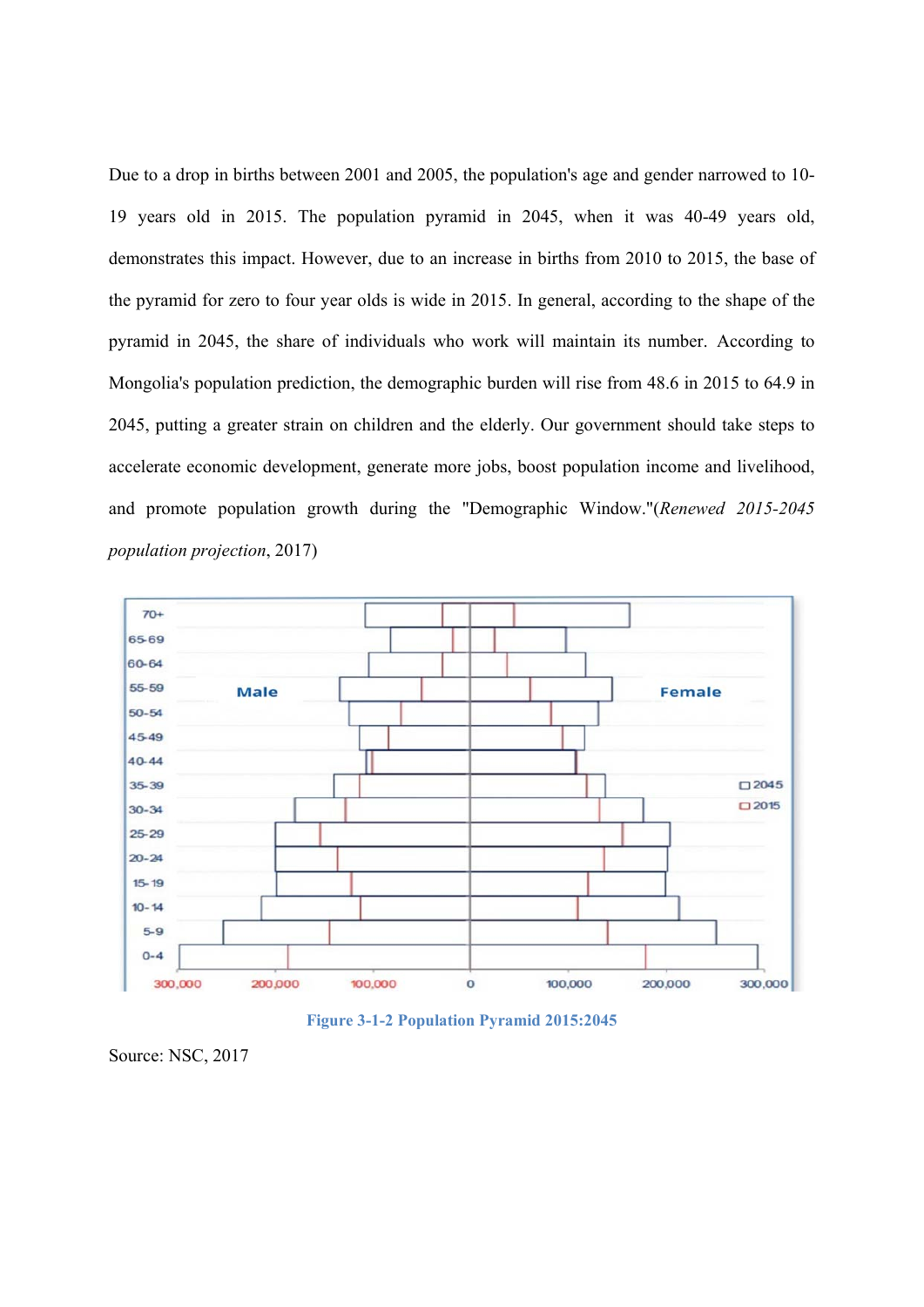#### **3.2. Health care system**

Since 1921, Mongolia has developed health care based on a Semashko health care system, the health system and infrastructure expanded throughout the country under the influence of the Soviet Union from 1941 to 1990. It was a centralized and hierarchical health system in which all health care services were subsidized by the government. With the collapse of communism and the democratization of Mongolia in the early 1990s, it became clear that the Semashko health system, which was funded from the state budget, could no longer sustain itself.(*Mongolia : health system review*, 2007)

The state is responsible for health insurance for the elderly. A renewed Health Insurance Law was approved in 2015, defining the insured person's rights and obligations, the amount of health insurance premiums, include target population in detail covered by health insurance, the introduction of a new electronic health insurance card, and health care from the health insurance fund. As a result, the insured has the right to reimbursement from the health insurance fund of 1800.0 thousand tugrugs a year, and if the insured exceeds this limit, his / her expenses can be reimbursed once a year with the consent of another insured family member. This is vital in order to improve health care for the insured, particularly the elderly (NHRC,2015)

Also included is a list of medical equipment and prosthesis for rehabilitation that are required for some high-cost treatments and services that will be paid by the Health Insurance Fund, along with their reference prices. According to the Order No. 245/161/88 of 2015 of the Minister of Health and Sports, the Minister of Finance and the Minister of Population Development and Social Welfare, 84 types of expensive medical devices can be discounted. For example, the health insurance fund will pay MNT 5,000.0 million for knee replacement surgery.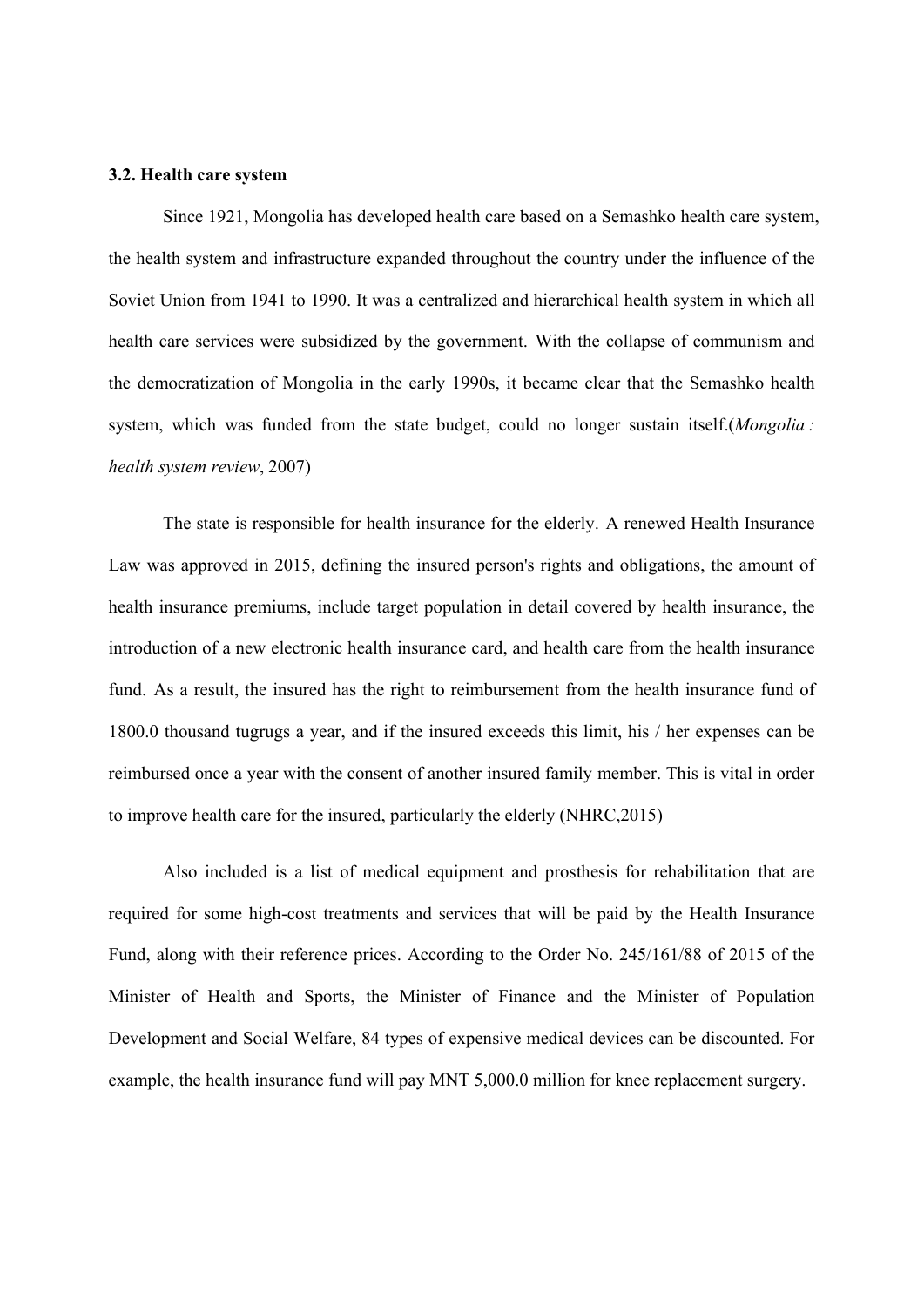#### **3.3. Gerontology and Geriatrics**

Mongolia's National Gerontology Center is the most conspicuous agency dealing with aging issues. In 1977, the center began as an elderly-only cabinet. The Gerontology Center, under the Ministry of Health, was newly founded in Mongolia on September 29, 2005, to address ageing, the well-being of older people, and geriatric health issues. Mongolia's Minister of Health issued order No. 226 in 2012 approving the current organizational structure and human resource. The National Center for Gerontology comprises four primary divisions with a total of 52 employees: Quality and Monitoring and Evaluation, Strategic Planning, Medical Care, and Research and Training.





**Source:** Brief history of National Gerontology center book

The center provides free outpatient care and health promoting activities to the elderly and offers professional consulting and training in the field of geriatrics for health organizations in different level. An ambulatory health service of National Gerontology is increasing every year. The overall number of consumers receiving outpatient health care increased from 11466 in 2012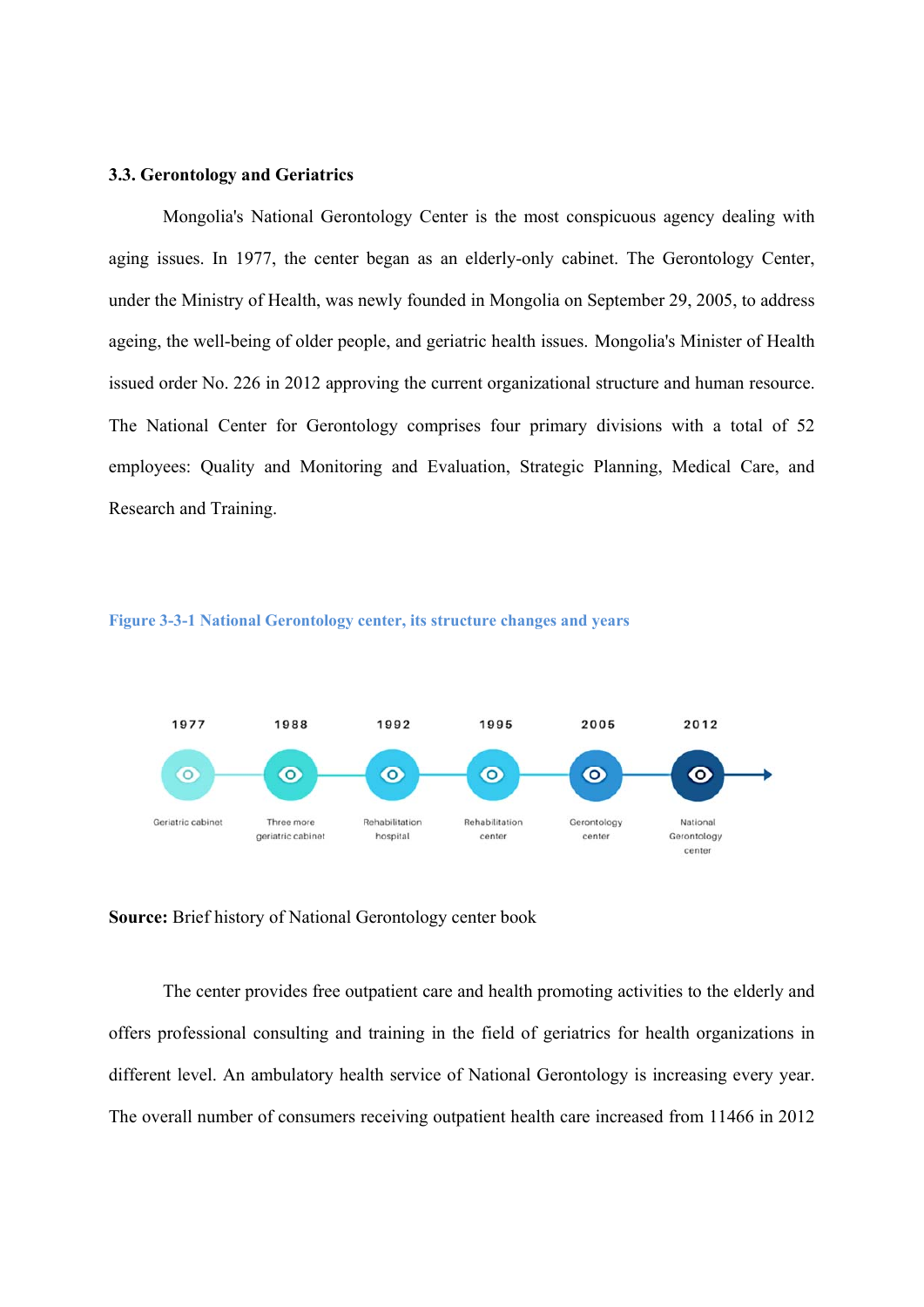to 23332 in 2015, out of a total of 62356. In 2019, a total of 23,615 customers received health care service, including 18,794 outpatient exams, 4,583 preventative exams, and 245 home visits.

In 1956-1959, the hospital building was constructed as a children's outpatient clinic. The center provides its service, the facility has 16 rooms on the first floor of the building. The Ministry of Health has been requested to construct a new hospital building since 2007.

By 2019, 24 specialized geriatric doctors and 28 nurses have been trained in Mongolia. This represents 49 percent of the entire number of necessary geriatric physicians and 28.4% of the total number of required geriatric nurses.

#### **Table 1. Required resources for new hospital**

| $N_2$                   | <b>Need of resources</b>                         | <b>Required investment (\$)</b> |  |  |  |
|-------------------------|--------------------------------------------------|---------------------------------|--|--|--|
| -1                      | Investment in a new building                     | 5723696                         |  |  |  |
|                         | Expenses of diagnostic equipment                 | 4055694                         |  |  |  |
| 3                       | Surgery, anesthesia and intensive care equipment | 2058218                         |  |  |  |
| 4                       | Clinical laboratory equipment                    | 683940                          |  |  |  |
| $\overline{\mathbf{5}}$ | Rehabilitation treatment equipment               | 138800                          |  |  |  |
| 6                       | Office equipment                                 | 542511                          |  |  |  |
| 7                       | Aging research center equipment                  | 145500                          |  |  |  |
| 8                       | Kitchen equipment                                | 35031                           |  |  |  |
| 9                       | Car and vans                                     | 750000                          |  |  |  |
| 10                      | Human resource training in abroad                | 247840                          |  |  |  |
|                         | 14381230 \$<br><b>Total resources expenses</b>   |                                 |  |  |  |

However, due to the inadequate physical environment, human resources and budget

constraint they face unmet needs of healthcare service for the elderly.

#### **3.4. Long-term care**

In Mongolia, long-term care for the elderly and disabled is weak, as most long-term care

is provided unofficially within the family. (Mongolia: Health system review, 2007)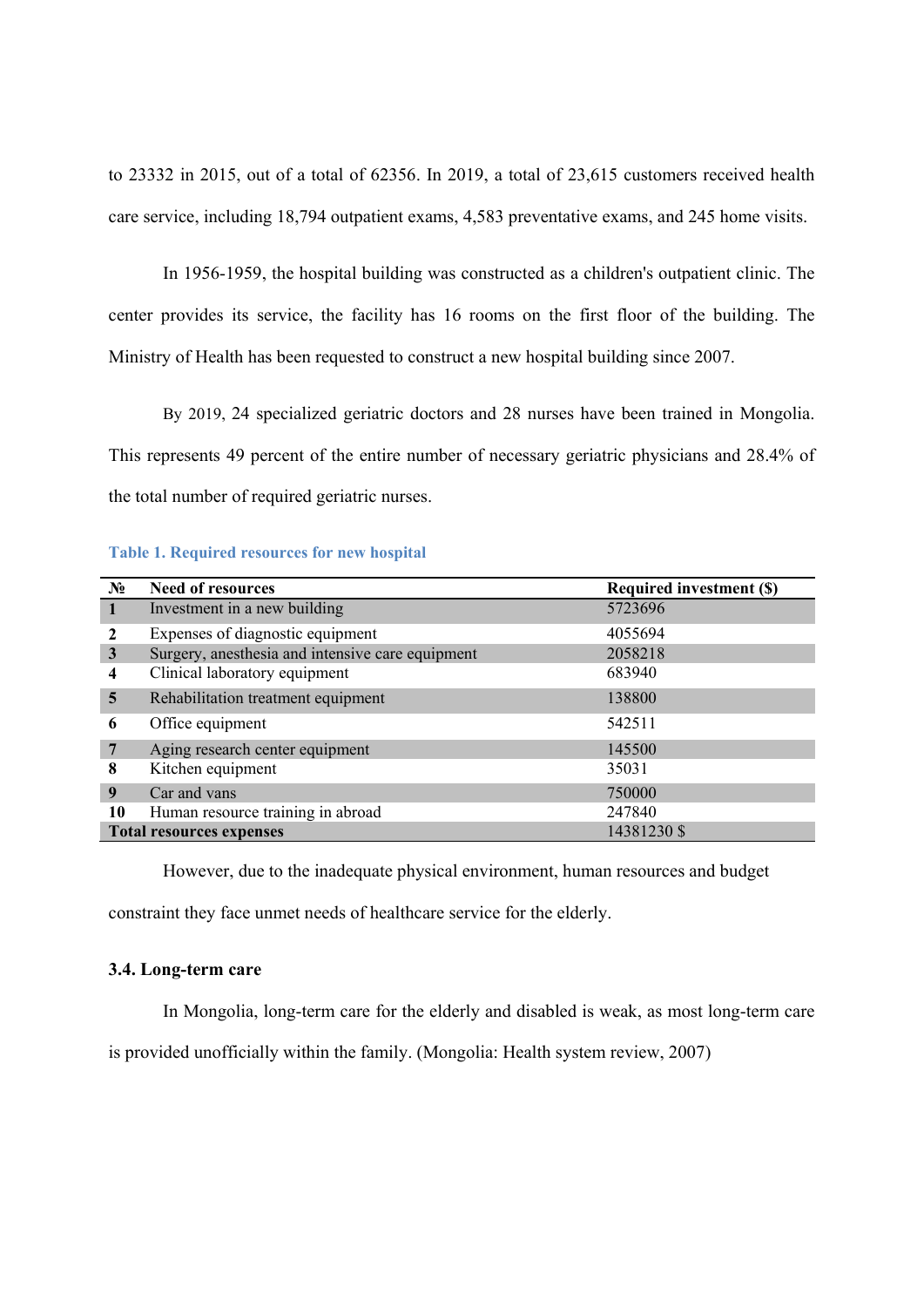#### **3.5. Policy framework**

The Government of Mongolia has implemented the "National Strategy for Population Aging in Mongolia" from 2009 and "National program on Healthy Aging and Health of older people" from 2013. These policies aim at improving the quality of life of older persons, supporting healthy aging, providing health care for the stable condition and social welfare, and to increase the involvement of society and public. Though the these programs have been trying to provide accessible, effective health and social care services for older adults, consistent with programs and strategy, they still face difficulties implementing and providing social and health care services in a proper manner. As people age, they are more likely to experience comorbidities, disability and frailty. This reality places pressure on healthcare systems to change their current approach which is high cost, bed-based treatment to care that is proactive, preventive and based on in-home care service as well as focusing on their wellbeing and rehabilitation regarding diseases. Empirical evidence shows that older persons coming out of acute care hospitals without appropriate intermediate care for recovery can experience significantly lower clinical outcomes within 12 months.(Young, 2009)

#### **4. PRACTICE AND ANALYSIS**

#### **4.1. Health status of the elderly**

According to data from Health indicators report, the total number of older persons who had outpatient examinations in 2017 was 3.1 million (in repeated numbers). Of the total number of outpatients examined, 38.7 percent were men and 61.3 percent were women. In terms of age groups, 34.6 percent are between the ages of 55 and 59, 27.8 percent are between the ages of 60 and 64, and 37.6 percent are 65 and over.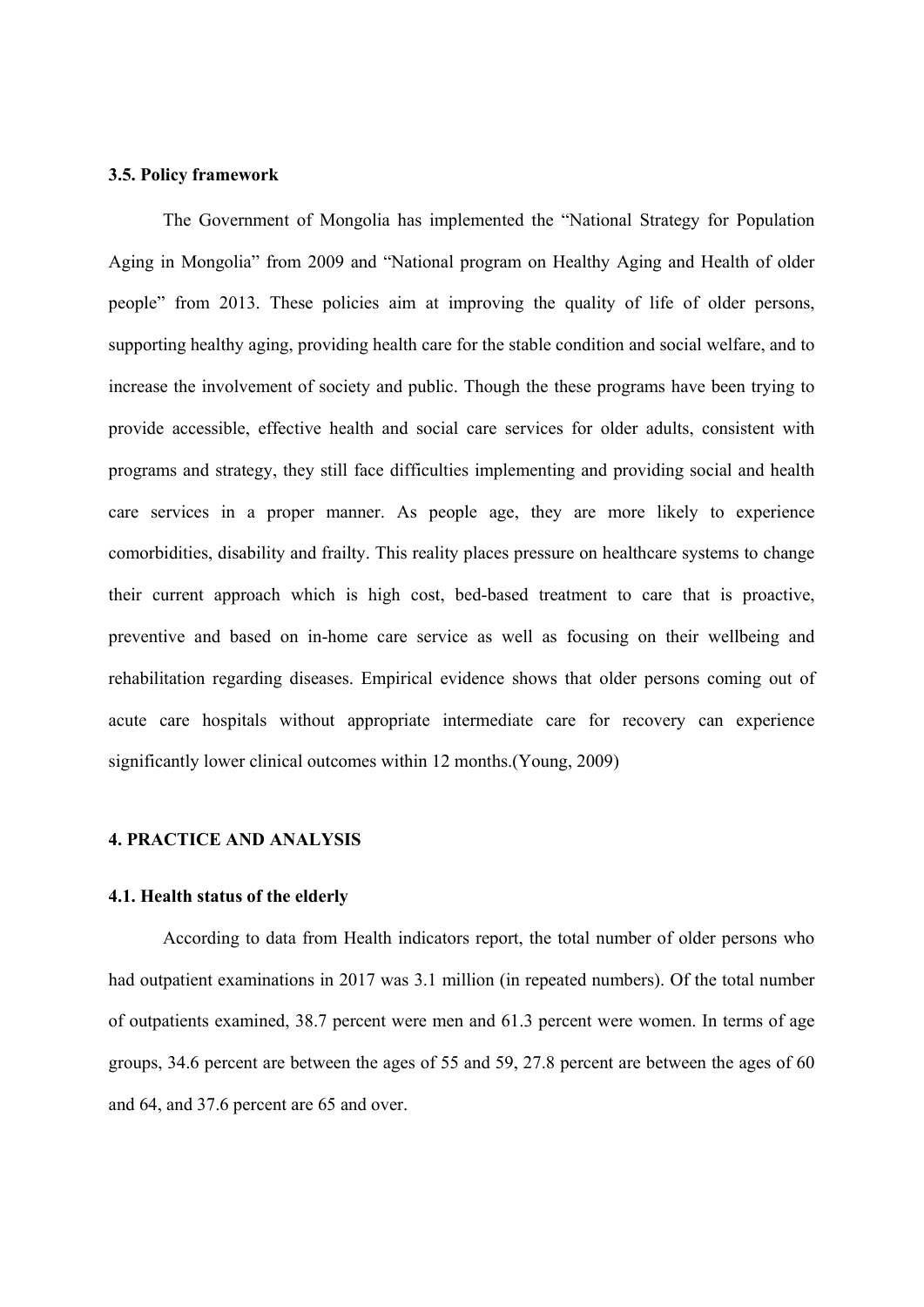According to Ministry of Health information, 35.1 percent of the hospitalized elderly were admitted due to the cardiovascular diseases, 12.6% for gastrointestinal diseases, 10.3% for urinary tract system diseases, and 8.7% for neurological problems. In 2017, nine thousand elderly persons (women over 55 and men over 60) died. Cancer and cardiovascular diseases were the leading causes of death, accounting for 78.3 percent of those who died.

**Figure 0-1 Leading diseases of hospitalization among elderly, 2017**



#### Source: Ministry of Health

#### **4.2. Policies related to population**

This section examines applicable official documents, legislation, elderly health statistics, contracts, and news.

It has been 7 years since the approval of the National program on Healthy Ageing and Health of Older Persons. As the Government agency in charge of implementing the program, the National Gerontology Center has had a number of major difficulties. Firstly, the budget for the implementation of the program was approved as 15.651 million MNT (6.6 million USD).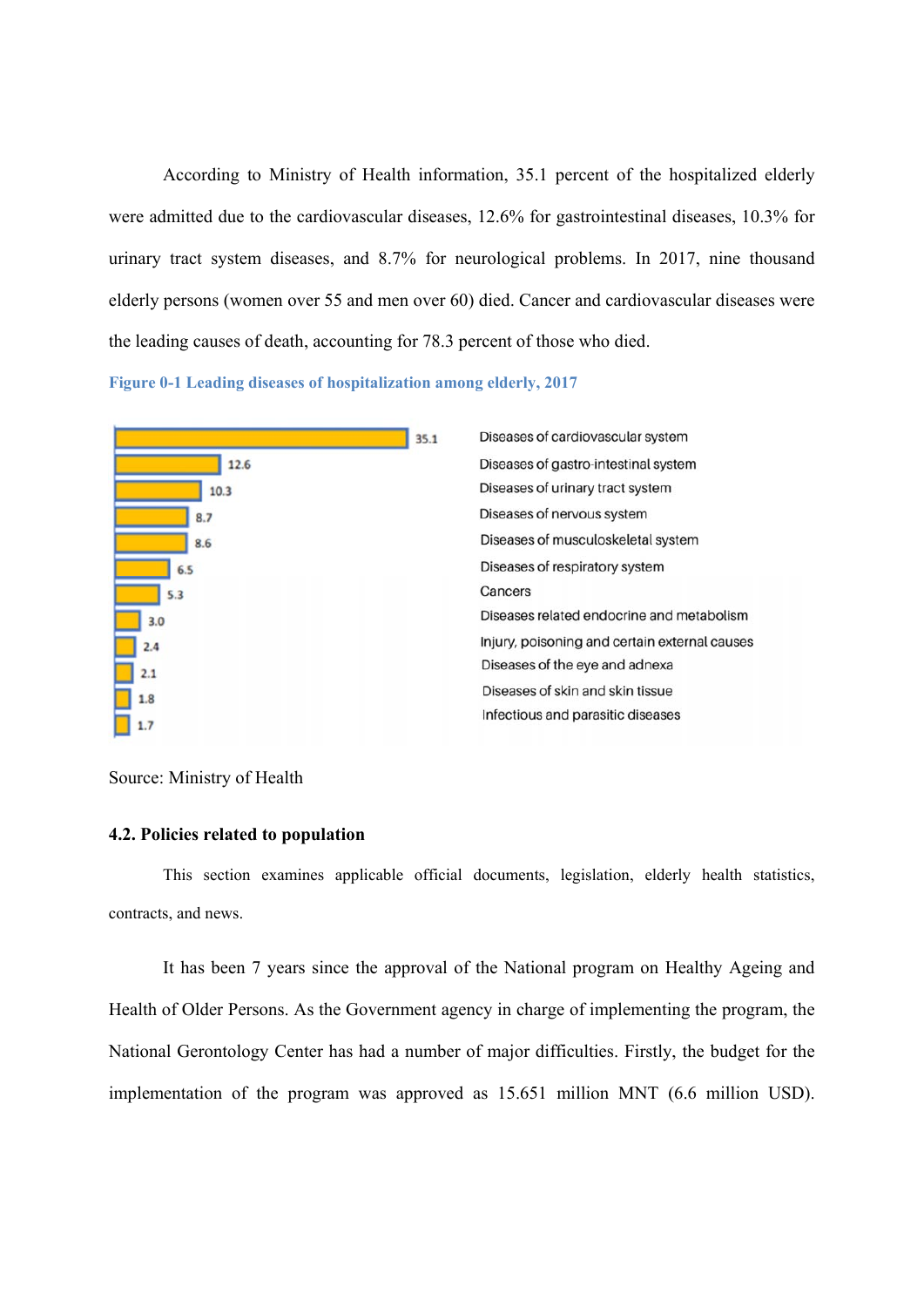However, the government has not allocated any money to funding the program at all for the past years. This means that decision-makers still not fully realized the health problems among elderly Mongolians and not showing strong commitment to solve problems. It has made a majority of the goals in the National program unable to be reached or carried out to satisfactory results.

Secondly, the National program includes some goals and its measurement indicators which require cooperation among stakeholders. However, according to the 2015 mid-term evaluation, challenges with the program's implementation include difficulty formulating a subprogram in regions, insufficient money, and a lack of cooperation amongst government sectors (B.Enkhzul, 2015).

| Table 4-2-1 Indicators and targets of National program on healthy ageing and health of older |  |  |
|----------------------------------------------------------------------------------------------|--|--|
| <b>persons</b>                                                                               |  |  |

|                          | Indicators                                                                                | <b>Baseline</b>           | Target for the year 2017          |  |  |  |  |
|--------------------------|-------------------------------------------------------------------------------------------|---------------------------|-----------------------------------|--|--|--|--|
|                          | Goal 1. Frame the legal, social, and economically friendly environment to support healthy |                           |                                   |  |  |  |  |
|                          |                                                                                           | ageing for the population |                                   |  |  |  |  |
| $\mathbf{1}$             | Number of age-friendly                                                                    | None                      | Support to be an age-friendly     |  |  |  |  |
|                          | entities, khoroo, bagh,                                                                   |                           | organizations, business entities, |  |  |  |  |
|                          | soum and district                                                                         |                           | khoroo, bagh, soum and district   |  |  |  |  |
| $\overline{2}$           | Health promotion                                                                          | Varying                   | Healthy and<br>age-friendly       |  |  |  |  |
|                          | activities held regularly                                                                 |                           | workplaces shall be created at at |  |  |  |  |
|                          | office, business<br>at                                                                    |                           | office, business entities; health |  |  |  |  |
| entities for their staff |                                                                                           |                           | promotion<br>activities<br>held   |  |  |  |  |
|                          |                                                                                           |                           | regularly                         |  |  |  |  |
|                          | Goal 2. Promote health of older persons and prevent from the diseases                     |                           |                                   |  |  |  |  |
|                          |                                                                                           |                           |                                   |  |  |  |  |
| $\mathbf{1}$             | Percentage of older                                                                       | 31 percent                | Decrease by up to 20 percent      |  |  |  |  |
|                          | persons who<br>are                                                                        |                           |                                   |  |  |  |  |
|                          | vulnerable<br>to                                                                          |                           |                                   |  |  |  |  |
|                          | malnutrition                                                                              |                           |                                   |  |  |  |  |
| $\overline{2}$           | Percentage of older                                                                       | 3.1 percent               | Decrease by up to 30 percent      |  |  |  |  |
|                          | persons who<br>are                                                                        |                           |                                   |  |  |  |  |
|                          | suffering malnutrition                                                                    |                           |                                   |  |  |  |  |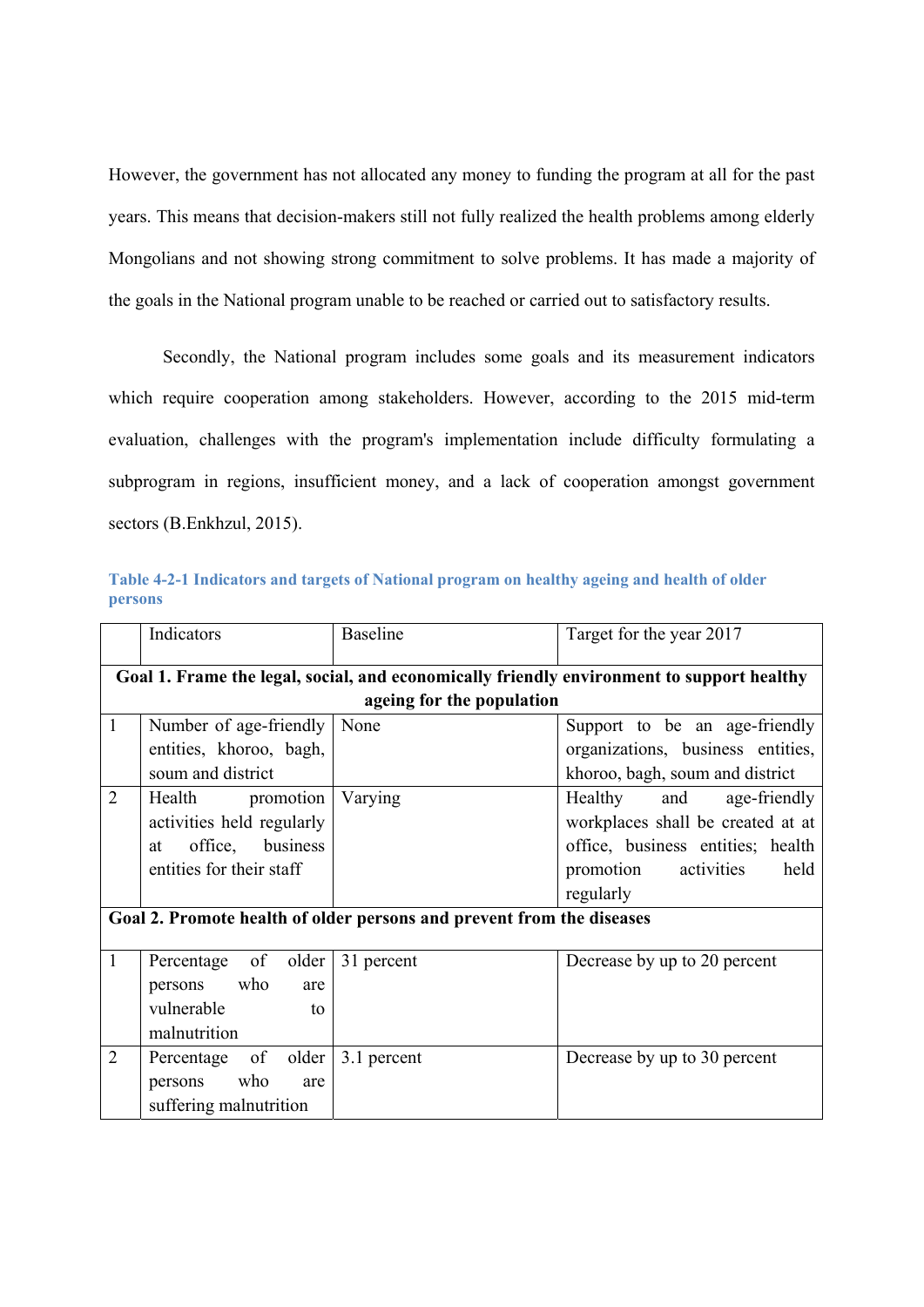| $\overline{3}$ | Percentage of older       | 17.4 percent                  | Decrease by up to 30 percent                                                               |
|----------------|---------------------------|-------------------------------|--------------------------------------------------------------------------------------------|
|                | persons who are obese     |                               |                                                                                            |
|                | and sedentary             |                               |                                                                                            |
| $\overline{4}$ | of<br>older<br>Percentage | 16.1 percent                  | Decrease by up to 20 percent                                                               |
|                | who<br>persons<br>are     |                               |                                                                                            |
|                | declined in cognitive     |                               |                                                                                            |
|                | skills                    |                               |                                                                                            |
|                |                           |                               | Goal 3. Increase participation of older persons in development, protection and social life |
| $\mathbf{1}$   | Employment rate of the    | 8.3 percent                   | Increase by up to 15 percent                                                               |
|                | older persons             |                               |                                                                                            |
| $\overline{2}$ | Training program for      | None                          | 3 programs                                                                                 |
|                | pre-retirement<br>age     |                               |                                                                                            |
|                | people<br>older<br>and    |                               |                                                                                            |
|                | persons                   |                               |                                                                                            |
| $\overline{3}$ | Training institute for    | None                          | $\mathbf{1}$                                                                               |
|                | the retired (Third age    |                               |                                                                                            |
|                | Institute)                |                               |                                                                                            |
|                |                           |                               | Goal 4. Expand complex healthcare service adjusting to requirements and needs of older     |
|                |                           | persons                       |                                                                                            |
|                |                           | 6 specialized geriatricians   | 15 specialized geriatricians                                                               |
|                |                           | are working.                  |                                                                                            |
| $\mathbf{1}$   | Number of specialists     | No specialized nurse in       | 50<br>of<br>who<br>percent<br>nurses                                                       |
|                | gerontology<br>and<br>in  | geriatrics<br>is<br>currently | currently working<br>the<br>at                                                             |
|                | geriatrics                | working at the Secondary      | Secondary level of health care                                                             |
|                |                           | level of health care service  | service to be specialized                                                                  |
|                |                           | Percentage of<br>nurses       |                                                                                            |
|                |                           | working at primary level of   |                                                                                            |
|                |                           | health care participated in   | Increase by up to 10 percent                                                               |
|                |                           | refresher<br>trainings<br>of  |                                                                                            |
|                |                           | 0.2<br>nursing:<br>geriatric  |                                                                                            |
|                |                           | percent                       |                                                                                            |
| $\overline{2}$ | Number<br>of<br>units     | 1 center and 16 cabinets      | 21<br>$\mathbf{1}$<br>and<br>than<br>center<br>more                                        |
|                | offering<br>geriatric     |                               | cabinets                                                                                   |
|                | service in health sector  |                               |                                                                                            |
| $\overline{3}$ | Number<br>of<br>older     | 1.4 percent                   | Increase by up to 20 percent                                                               |
|                | who receive<br>persons    |                               |                                                                                            |
|                | homecare service          |                               |                                                                                            |

Source: National Program on Healthy ageing and health older persons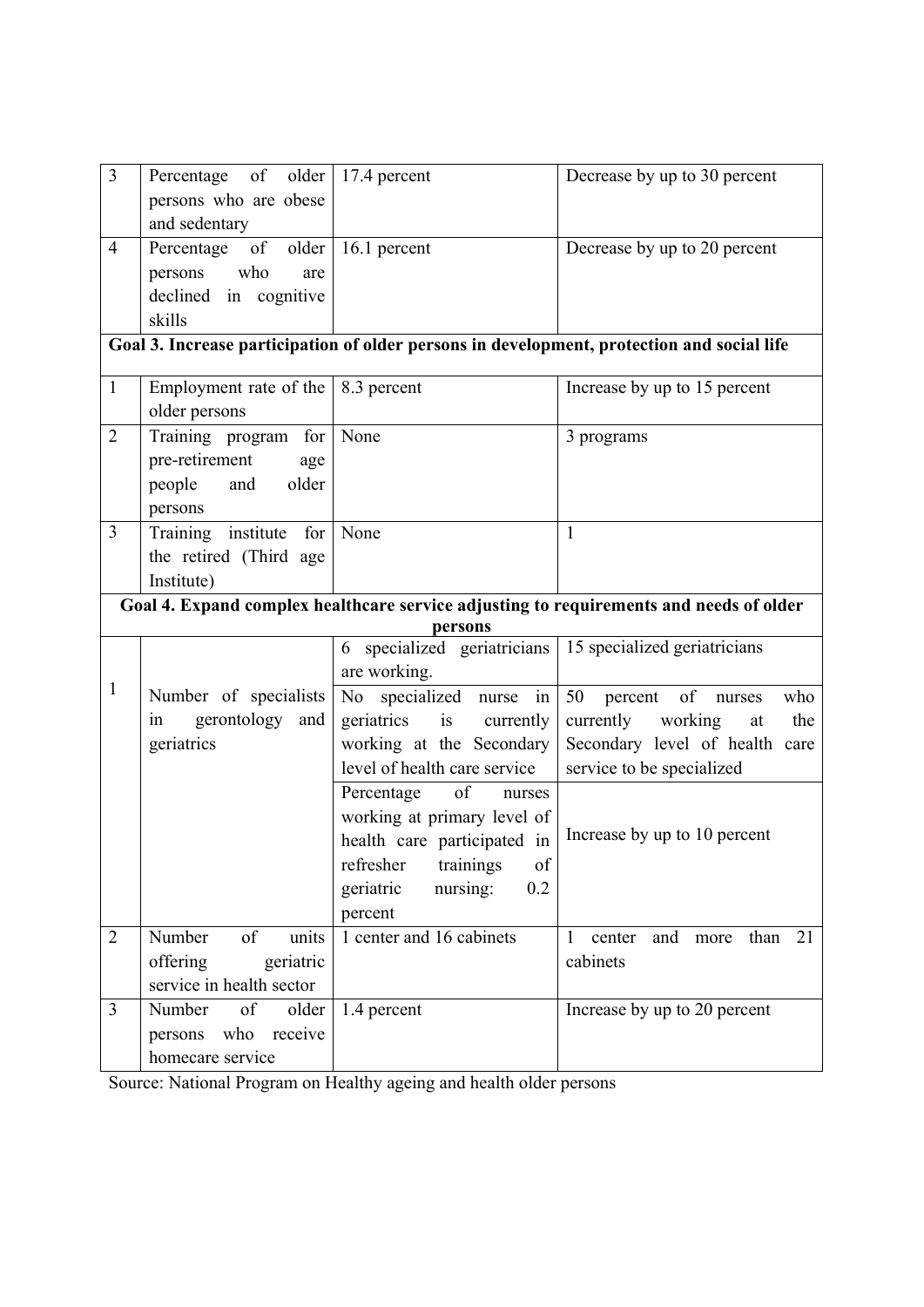Elderly health and care service is not only issue of National Gerontology center, but it needs more complex and coordinated cooperation among hospitals and line Ministries and agencies. According to the evaluation report in 2020, the majority of efforts aimed at improving the health of older people and preventing disease have taken the shape of training and promotion activities. Little is being done to establish and implement subprograms in local provinces to support the primary purpose of this program, which is to frame a legal, social, and economic framework that supports healthy aging for the population. The majority of actions for the second goal, which is promoting the health of older people and preventing disease, have taken the shape of training and promotion activities. The implementation of this program was unknown, and datas are unavailable in several aimags such as Gobi-Altai, Dornogovi, Orkhon, Umnugovi, Selenge, and Khentii.

**Table 4-1-1 Evaluation of National program on healthy ageing and health of older persons. by provinces,**

| N <sub>0</sub>          |                  | Average<br>percent | Goal 1 | Goal 2 | Goal 3 | Goal 4 |
|-------------------------|------------------|--------------------|--------|--------|--------|--------|
|                         | <b>Provinces</b> | 83.6%              | 84.1%  | 86.4%  | 81.8%  | 80.8%  |
| 1                       | Arkhangai        | 86.4%              | 86.7%  | 87%    | 81%    | 91%    |
| $\overline{2}$          | Bayankhongor     | 92.5%              | 100%   | 100%   | 100%   | 70%    |
| 3                       | Bayan-Ulgii      | 70%                | 70%    | 70%    | 70%    | 70%    |
| $\overline{\mathbf{4}}$ | Bulgan           | 92%                | 91%    | 91%    | 94%    | 92%    |
| 5                       | Govi-Altai       |                    |        |        |        |        |
| 6                       | Govi-Sumber      | 85%                | 100%   | 70%    | 100%   | 70%    |
| 7                       | Darkhan-Uul      | 46.2%              | 42%    | 48 %   | 45 %   | 50%    |
| 8                       | Dornogovi        |                    |        |        |        |        |
| 9                       | Dornod           | 92.5%              | 100%   | 100%   | 70%    | 100%   |
| 10                      | Dundgovi         | 97.5%              | 90%    | 100%   | 90%    | 90%    |
| 11                      | Zavkhan          | 92.5%              | 100%   | 100%   | 100%   | 70%    |
| 12                      | Orkhon           |                    |        |        |        |        |
| 13                      | Uvurkhangai      | 70.8%              | 65.8%  | 79     | 62.4%  | 76%    |
| 14                      | Umnugovi         |                    |        |        |        |        |
| 15                      | Sukhbaatar       | 90.2%              | 96%    | 95%    | 80%    | 90%    |
| 16                      | Selenge          |                    |        |        |        |        |
| 17                      | Tuv              | 80.8%              | 72.4%  | 80.8%  | 87.5%  | 82.9%  |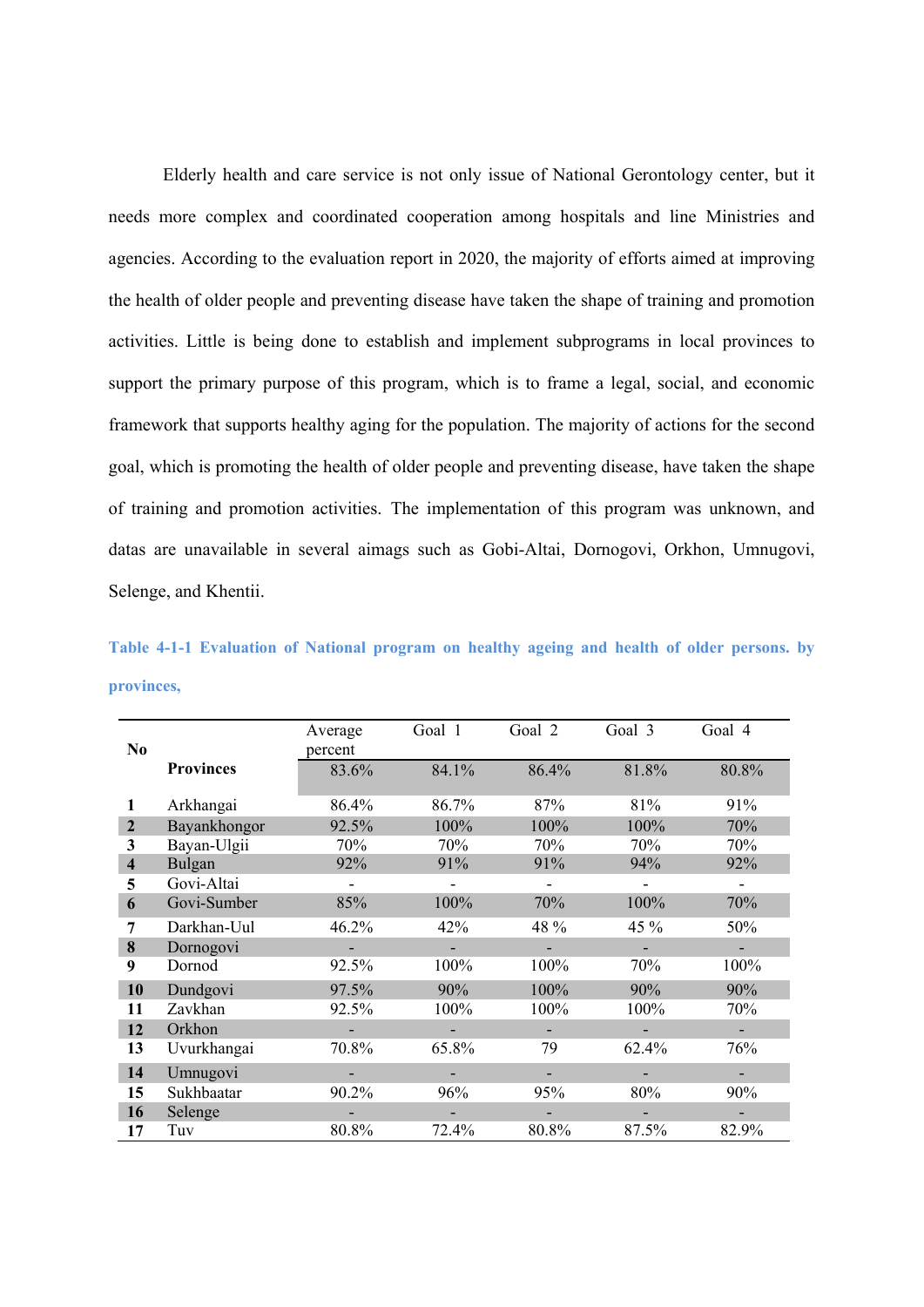| 18 | Uvs         | 85%   | 85%     | 85%  | 85%     | 85%                      |
|----|-------------|-------|---------|------|---------|--------------------------|
| 19 | Khuvsgul    | 91.3% | 92.5%   | 100% | 93%     | 80%                      |
| 20 | Khentii     | -     | -       | -    | -       | $\overline{\phantom{a}}$ |
| 21 | Khovd       | 72.5% | 70%     | 70%  | 70%     | 80%                      |
| 22 | Ulaanbaatar |       |         |      |         |                          |
|    | (National   | 94%   | $100\%$ | 90%  | $100\%$ | 85%                      |
|    | Gerontology |       |         |      |         |                          |
|    | center)     |       |         |      |         |                          |
|    |             |       |         |      |         |                          |

Sources: Ministry of Health, 2020

#### **4.3. Aging and health interventions**

Early 2005, there was limited data available about elderly health issues in Mongolia, however it was clear that health service for older people were often inaccessible, especially older people who live in poverty, lack income security and have limited activities of daily living. National Gerontology center started doing research on health of elderly since its establishment. According to results of the research, 85.6 percent of older people in Mongolia have 2-3 chronic conditions and hospitals often turn older patients with chronic illnesses away due to their being unable to provide proper treatment. Since population of Mongolia is sparsely distributed and many of elderly are living in rural and remote areas in city and it was challenging to deliver healthcare service for them. At that time, National Gerontology center had limited numbers specialized professionals in geriatric service and it initiated to cooperate with primary centers across the country. All primary health centers in Mongolia have updated data on their population within their relevant regions including health status of elderly. They have 5 categories in health of status of elderly; I – Very healthy, II – Relatively Healthy, III- Moderately ill, IV- chronic ill and V- bed-ridden and very ill. The health demands of the elderly differ depending on their health status in various categories.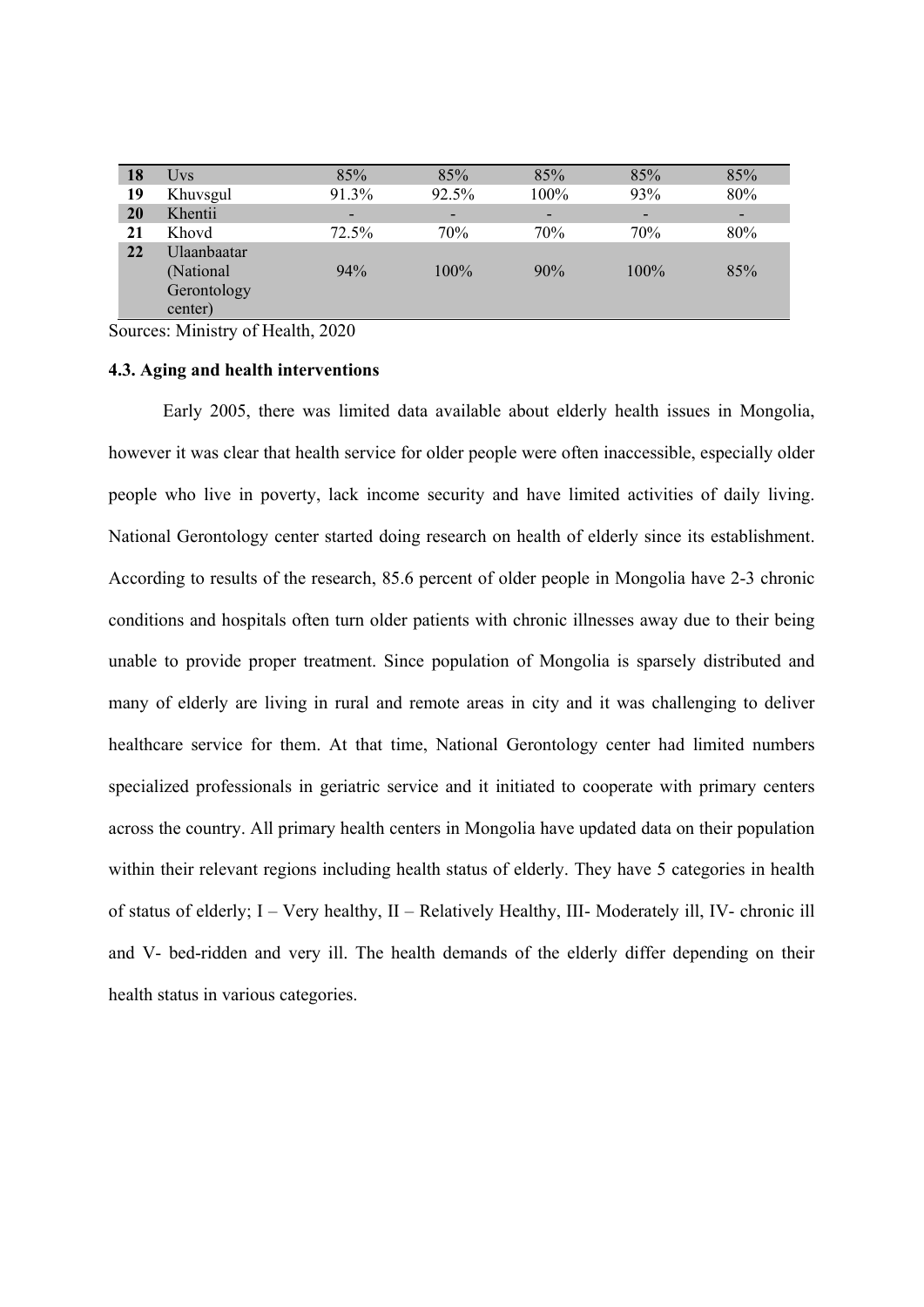

#### **Figure 4-3-1 STP Analysis of the elderly Population**

In 2007, the National Gerontology Center, in collaboration with primary health centers, introduced a multidisciplinary home visiting healthcare service for the aged with health status IV and V. The first year of the service, it has delivered home visiting service for 790 elderly in urban area especially in remote areas of Ulaanbaatar. The following year in 2008, they reached about 530 older patients in the rural and remote, areas such as Tsagaan-Uul soum in Khuvsgul, Choibalsan soum in Dornod, Bulgan soum in Umnugovi and Bayan-Ulgii which is the westernmost and only Muslim province. It became the successful initiative in bringing closer the health service for the rural and nomadic elderly. The geriatric nurse or nurse in primary health center might re-visit or re-connect with the patient to support independence, personal care and strengthen their physical and emotional well-being. To get better results in the most efficient way, doctors, nurses and social workers would hold a team meeting to discuss patient condition and further actions to connect with regional health centers. However, this multi-disciplinary home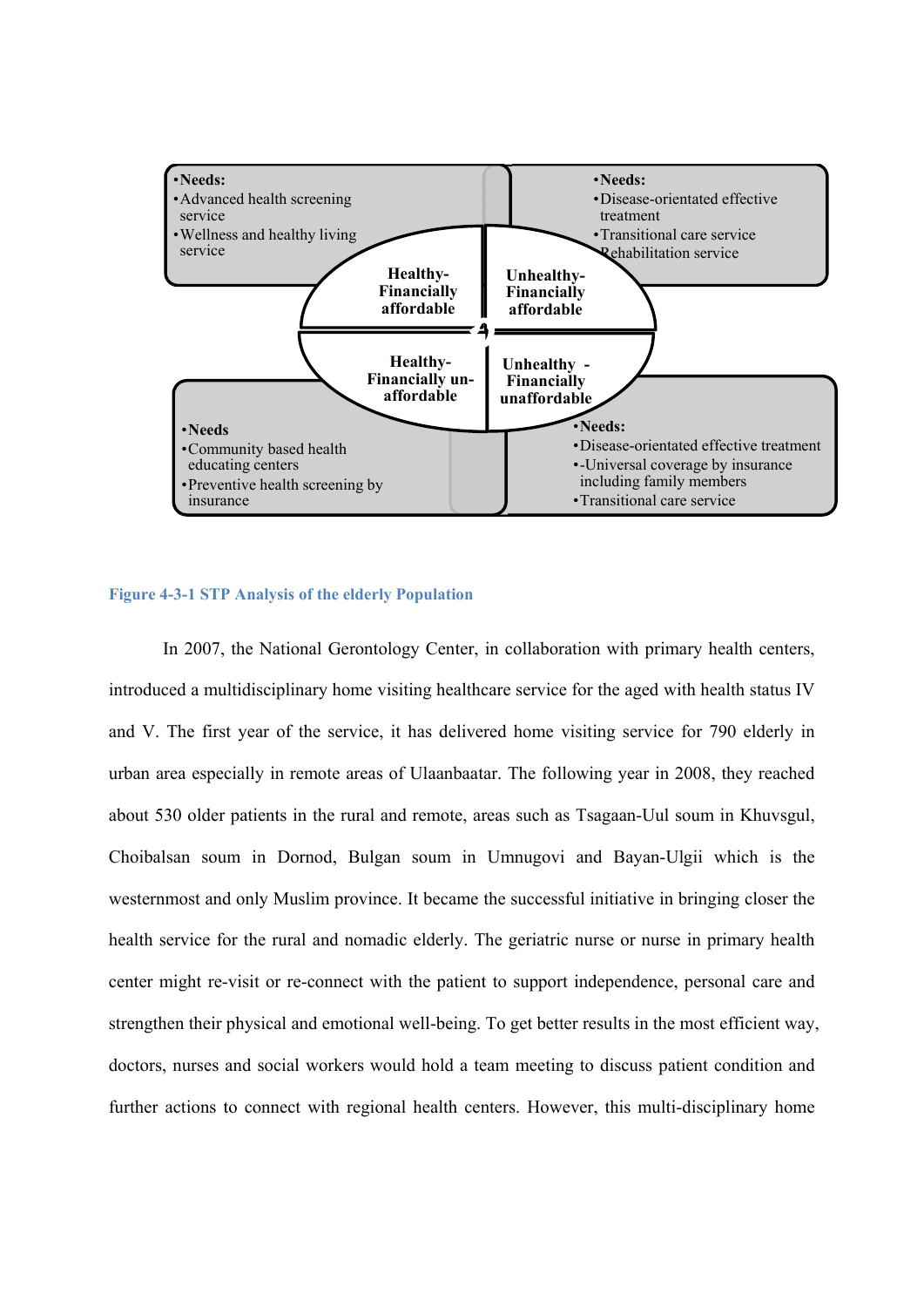visiting healthcare service was very much on the ground-activity and it required more specialized

health professionals in geriatrics.

**Figure 4-3-1 Successful initiative action of Multi-disciplinary home-service for the elderly, Mongolia**



In 2009, with the support of WHO, five more doctors graduated from geriatric specialization 4 training from Health Sciences University of Mongolia – three of the graduates worked in the district level hospitals in Ulaanbaatar and one doctor started working in the National Gerontology center. In 2010, they prepared four doctors from provinces such as Orkhon, Khentii, Khuvsgul and Dornogovi. But this specialized training for doctors was stopped with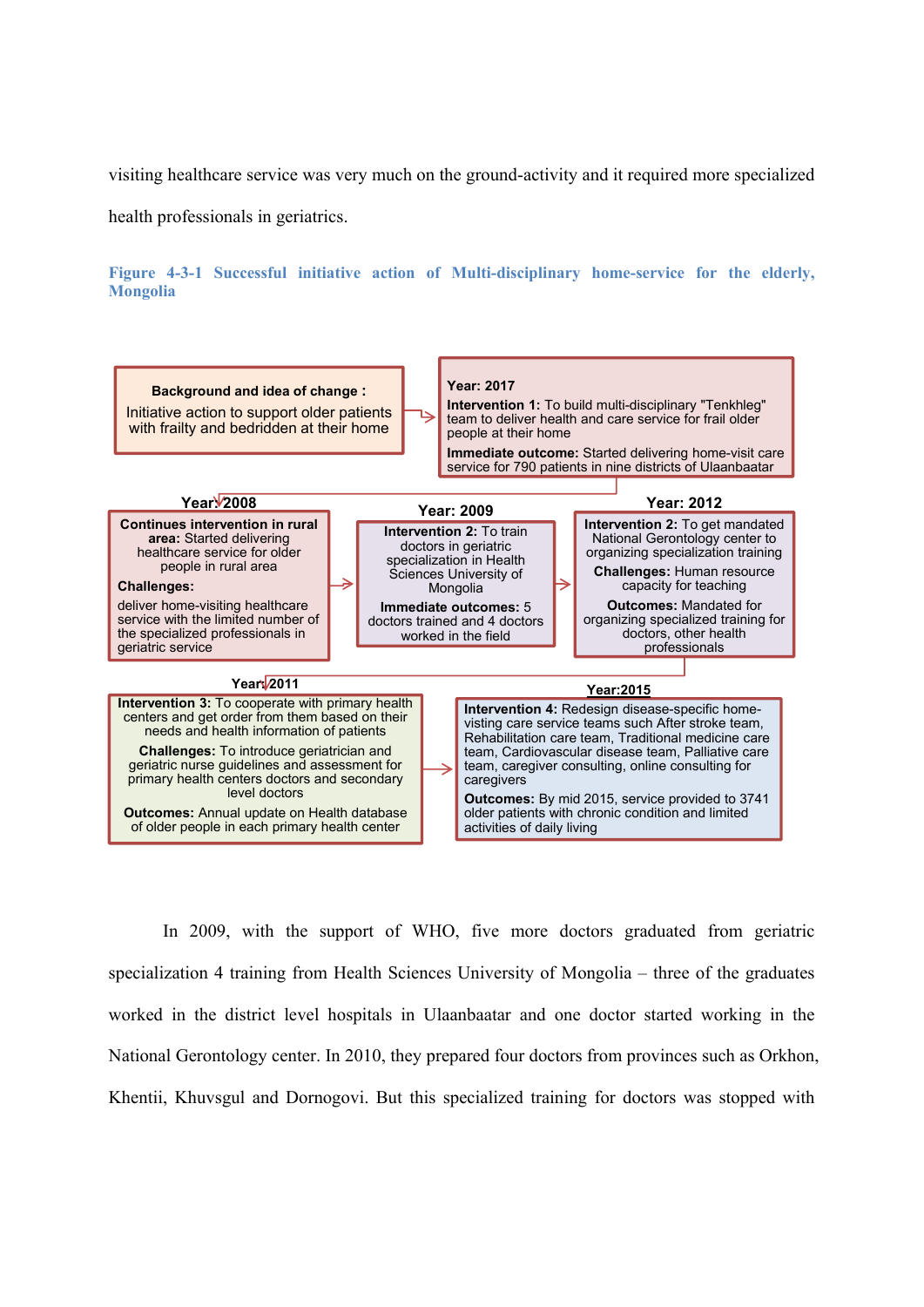WHO assistance between 2010- 2012. National Gerontology center was organizing only shorttime training for the doctors and health professionals nationwide. It was also an efficient way to attract more health professionals and doctors into the Gerontology and Geriatrics. More doctors became interested in specializing in geriatrics and many nurses started to become geriatric nurses.

Without increasing the numbers of specialists in geriatrics and offering assistance and guidance in implementation of this service with physicians in primary and secondary level hospitals - multi-disciplinary home visiting service as we know it could not exist. Perhaps the most important action they took at the time, was to be mandated National Gerontology center for organizing specialized trainings starting from 2012. The National Gerontology Center made parttime agreements with professors from the Health Sciences University of Mongolia.

By 2015, multi-disciplinary team consists of geriatricians, traditional medicine doctors, rehabilitation doctors, cardiovascular doctors, palliative care doctors, nutritionists, physical therapists, geriatric nurses, pharmacists and social workers. The team aims to deliver complex health and care service for poor, frail and bedridden elderly people who do not have access to healthcare services. They created disease-specific and need-based teams such after stroke, frailty, palliative care, cardiovascular team, traditional medicine team, polypharmacy team, caregiver support team and even personal care service by physicians and health professionals of different discipline. For example, early in the morning, a physical therapist she might run an exercise program tailored to the special needs of patient such as giving occupational therapy for after stroke rehabilitation to improve mobilization for bed-ridden elderly and physical therapy for patients with osteoarthritis or back pain. Over lunch, she might hold a roundtable discussion on physical or occupational therapy and answer physical activity related questions from the team members. A social worker might be responsible for enhancing communications among team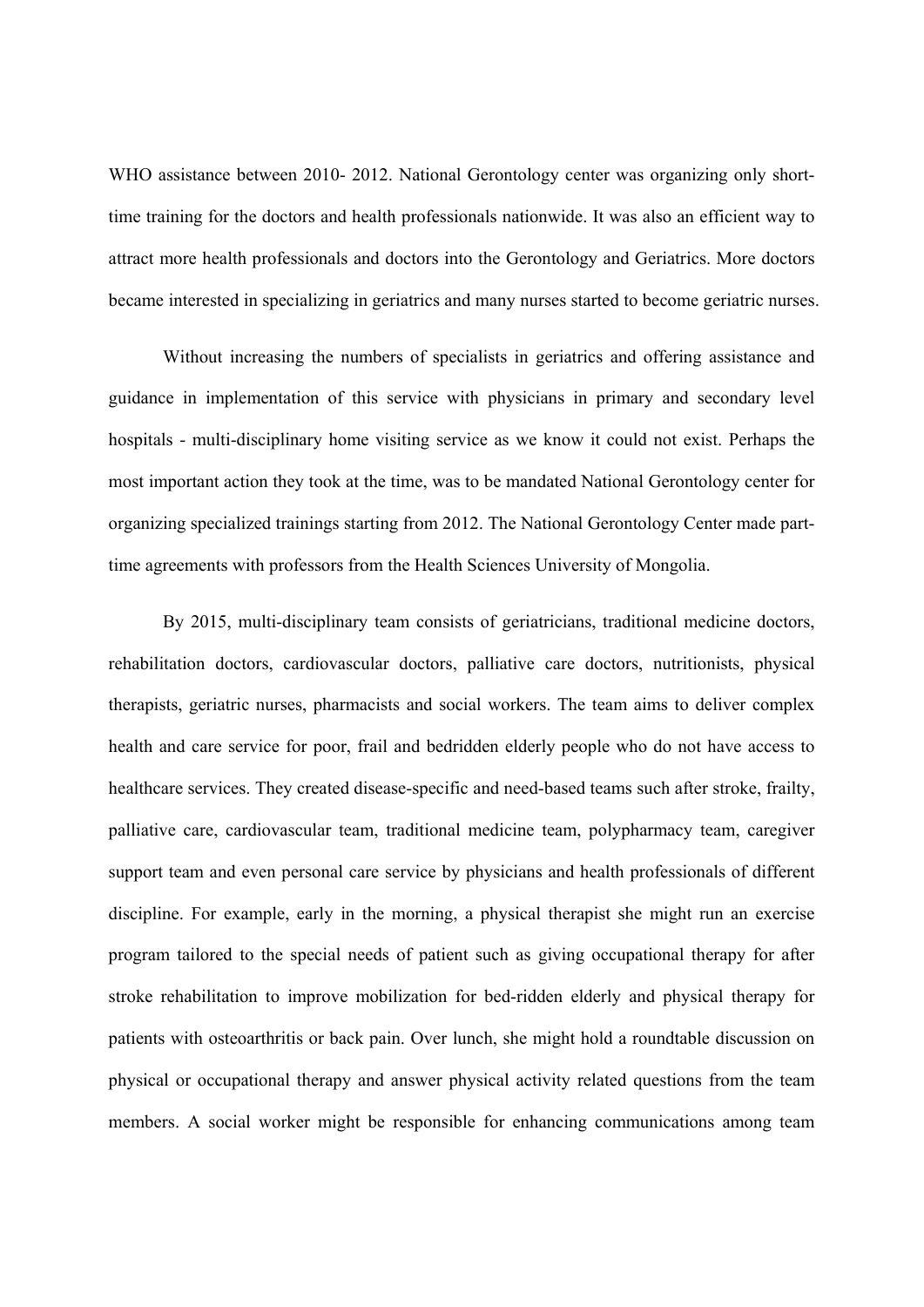members and patients. As part of this undertaking, the social worker creates health documents of patients in the field and makes presentations to their members. The social worker also addresses the caregivers on the subject of social needs, family support and personal hygiene care. The team distributes brochures to the caregivers and primary health centers to reinforce the recommendations and messages by team members. While 98.9 percent of elderly who received multi-disciplinary healthcare service from 2007 to 2015, want to receive of specific homedelivery service more often. Social workers provide the continuum of care, such as next arrangement of the specific care and try to connect residential social workers to solve social needs such as eyeglasses, stick and headphones for specific impairments.

Yet there are still low levels of health care services for elderly at the professional level. In National Gerontology about 22% of the total elderly receiving health care each year. The number of specialists, as well as the quality and availability of care, such as proper diagnosis, offering various types of treatment, enough spaces and rooms must be expanded.

| N <sub>2</sub> | Нэр                              |                      | <b>Current situation</b>             | <b>After implementation</b> |
|----------------|----------------------------------|----------------------|--------------------------------------|-----------------------------|
| 1              | Hospital construction site in m2 |                      | 513 M <sub>2</sub>                   | 13000 м2                    |
| $\overline{2}$ | Capacity<br>and                  | Resources            | 52                                   | 282                         |
|                | resources                        | Health care          | 70,000 people per year $/$ in        | 150000 people per year      |
|                |                                  |                      | duplicate /                          | /давхардсан тоогоор/        |
|                |                                  | education<br>Health  | 1500 elderly                         | 7000 elderly                |
|                |                                  | training             |                                      |                             |
|                |                                  | Research             | Socio-gerontological                 | -Socio-gerontological       |
|                |                                  |                      | research                             | -Biogerontological          |
|                |                                  |                      |                                      | research                    |
|                |                                  | Training<br>for      | 3-5 doctors and nurses per           | Training 10-12 geriatric    |
|                |                                  | geriatricians<br>and | year                                 | doctors and nurses per      |
|                |                                  | geriatric nurses     |                                      | year                        |
| 3              | Equipment                        | Daignostic           | Abdominal ultrasound<br>$\bullet$    | Additional:                 |
|                |                                  | equipments           | Ultrasound of the heart<br>$\bullet$ | $X$ -ray<br>٠               |
|                |                                  |                      | Densitometer<br>$\bullet$            | Joint ultrasound            |

**Table 4-3-2. Comparison of current situation and required resources for new hospital**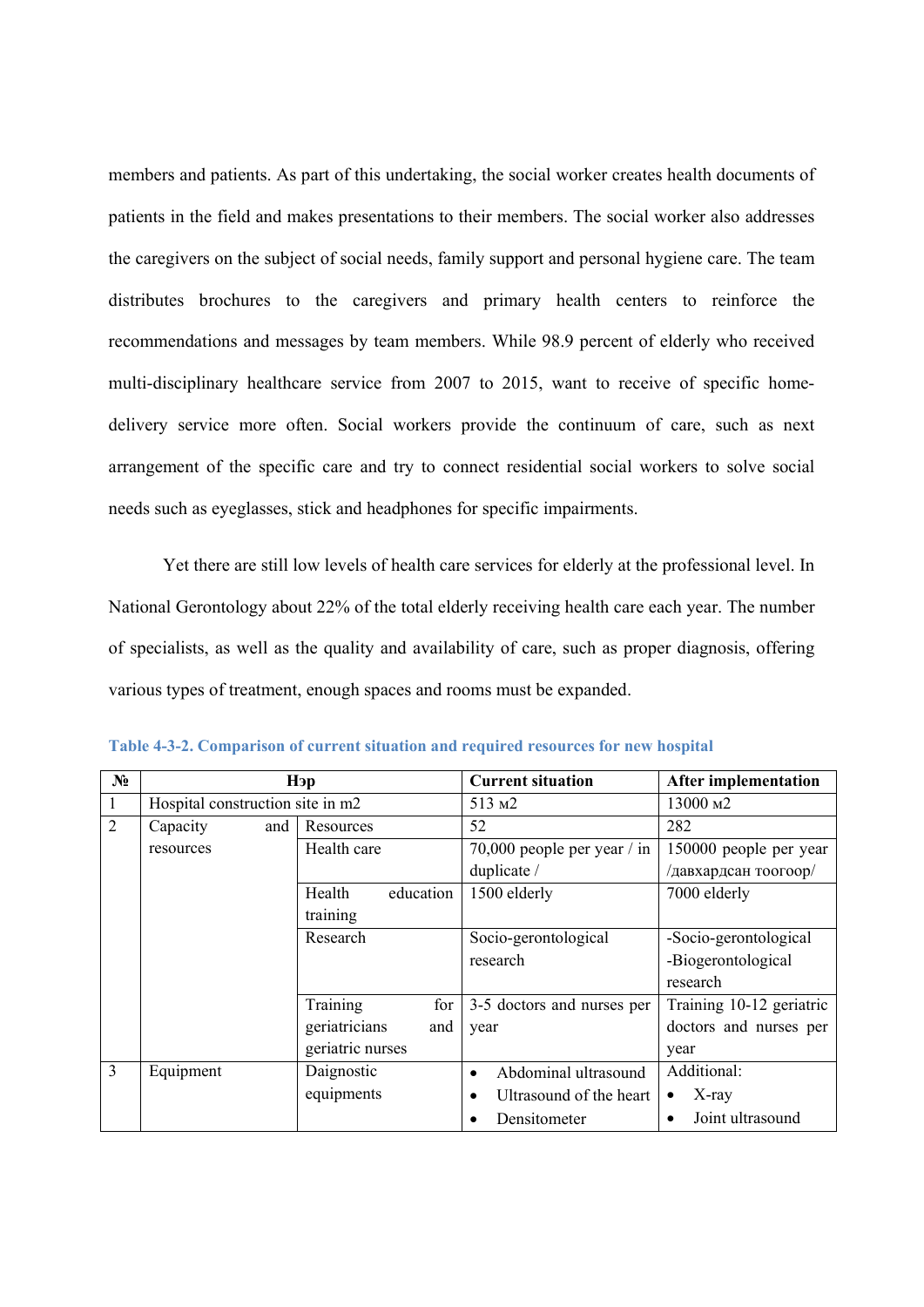|                |      |                     | Electrocardiogram                  | <b>CT</b>                      |
|----------------|------|---------------------|------------------------------------|--------------------------------|
|                |      |                     | Cerebrovascular                    | <b>MRI</b>                     |
|                |      |                     | Doppler                            | Gastric endoscope<br>$\bullet$ |
|                |      |                     | Electroencephalograph<br>$\bullet$ | Hearing test<br>$\bullet$      |
|                |      |                     | V                                  | Muscle recording<br>$\bullet$  |
|                |      |                     | Holter monitoring test             | Duplex<br>$\bullet$            |
|                |      |                     | Eye tonometer                      |                                |
|                |      | Clinical laboratory |                                    | Biochemical                    |
|                |      |                     |                                    | Urine                          |
|                |      |                     |                                    | Immunology<br>$\bullet$        |
|                |      |                     |                                    | Bacteriological                |
|                |      | Rehabilitation      | Electrical therapy<br>$\bullet$    | Additional:                    |
|                |      | treatmnet equipment | Thermal treatment                  | Language therapy               |
|                |      |                     | Physiotherapy                      |                                |
|                |      |                     | Occupational therapy               |                                |
| $\overline{4}$ | Cars |                     | $Car -1$                           | Additional:                    |
|                |      |                     | $Van - 1$                          | Ambulance-3                    |
|                |      |                     | (capacity: 8 persons)              | Bus with 24 seats-3            |

Source: Ministry of Health, New hospital project for National Gerontology center, 2019

#### **5. CONCLUSION**

Multi-disciplinary home visiting elderly care service was a good initiative and still continues to deliver its service. However, health care setting based health services for the aging population necessitates taking into account all aspects of health and care, from services for relatively healthy elderly people with stable and long-term conditions, to those with some frailty and co-morbidities, to good hospital service and care with a discharge plan, to good rehabilitation care and high-quality nursing care.

For the policy implementation, insufficient funds and a lack of cross-sector cooperation were the main obstacles. To improve the program's implementation, it is necessary to define the funding, strengthen cross-sector cooperation, and give regular executive supervision in local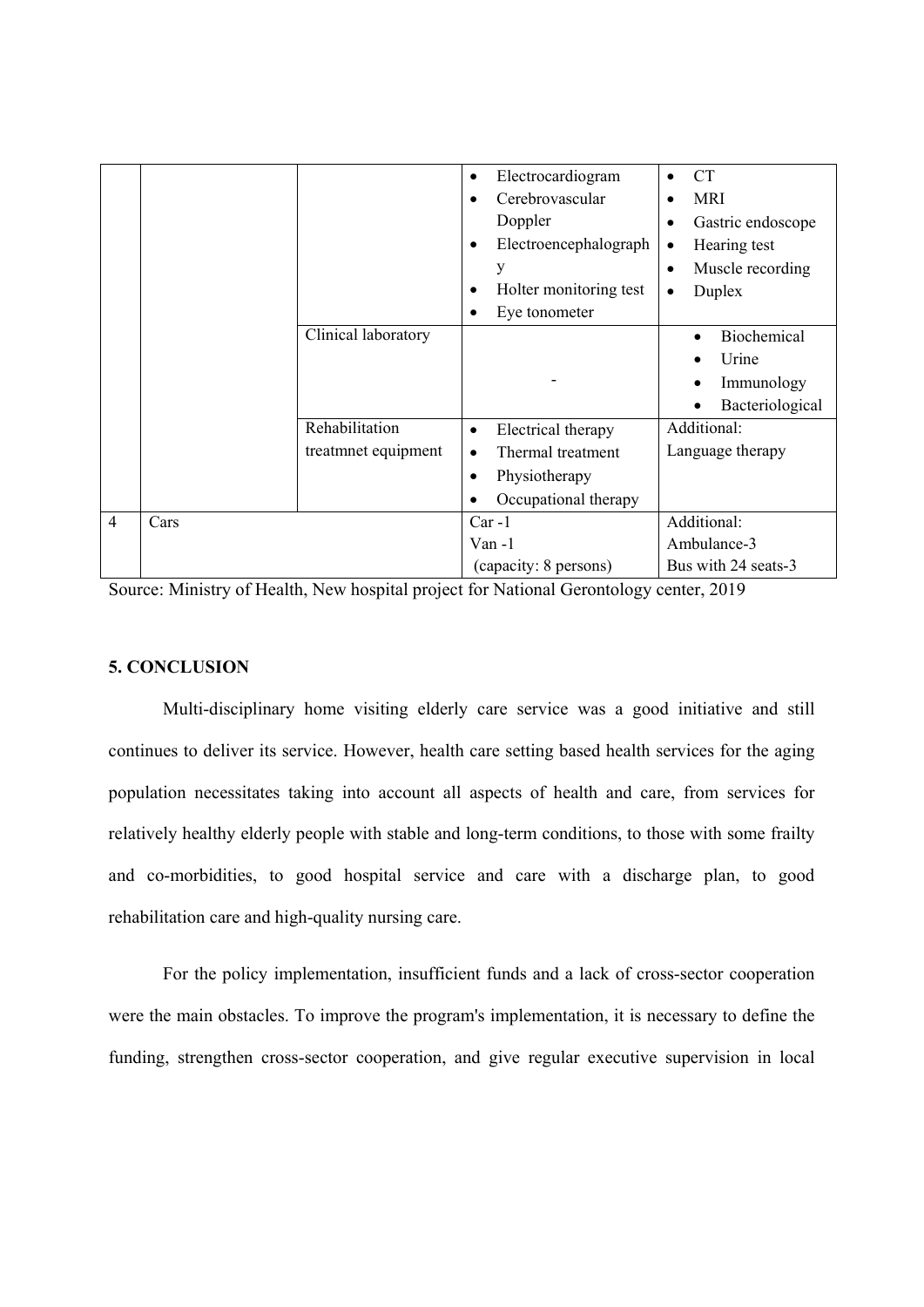subprograms. Responses related to health of elderly are frequently disconnected, focusing on one extreme or the other of the spectrum.

#### **6. RECOMMENDATION**

Health services need re-orientation due to the growing numbers of elderly people and the needs of health. It is necessary to considering the resources to satisfy the needs and its implementation regarding the needs and resources available.

Nationwide, health workers may have little training in how to deal with diseases common in older age. This highlights the necessity for increasing geriatric specialized physicians and nurses to work at the professional level.

There are also needs the early diagnosis and management of conditions, such as high blood pressure, which is a key risk factor of heart disease and stroke in older people in the given context of Mongolia. As people get old, they are more likely to have co-morbidities, disability and frailty. These situations put pressure on healthcare system to change their current approach which is high cost, bed-based treatment to care that is proactive, preventive and based on home closer care service as well as focusing on their wellbeing and rehabilitation regarding to the diseases. The health demands of the elderly differ depending on their health status in various categories. It is important that health care for the elderly is tailored to their specific need and their living condition.

- 1. Healthy, financially affordable elderly population:
- Healthy and active ageing elderly can be interpreted as successful public health actions in the nation. Considering the contributions of older people in the community, many older people have significant roles in contribution of raising next generations and active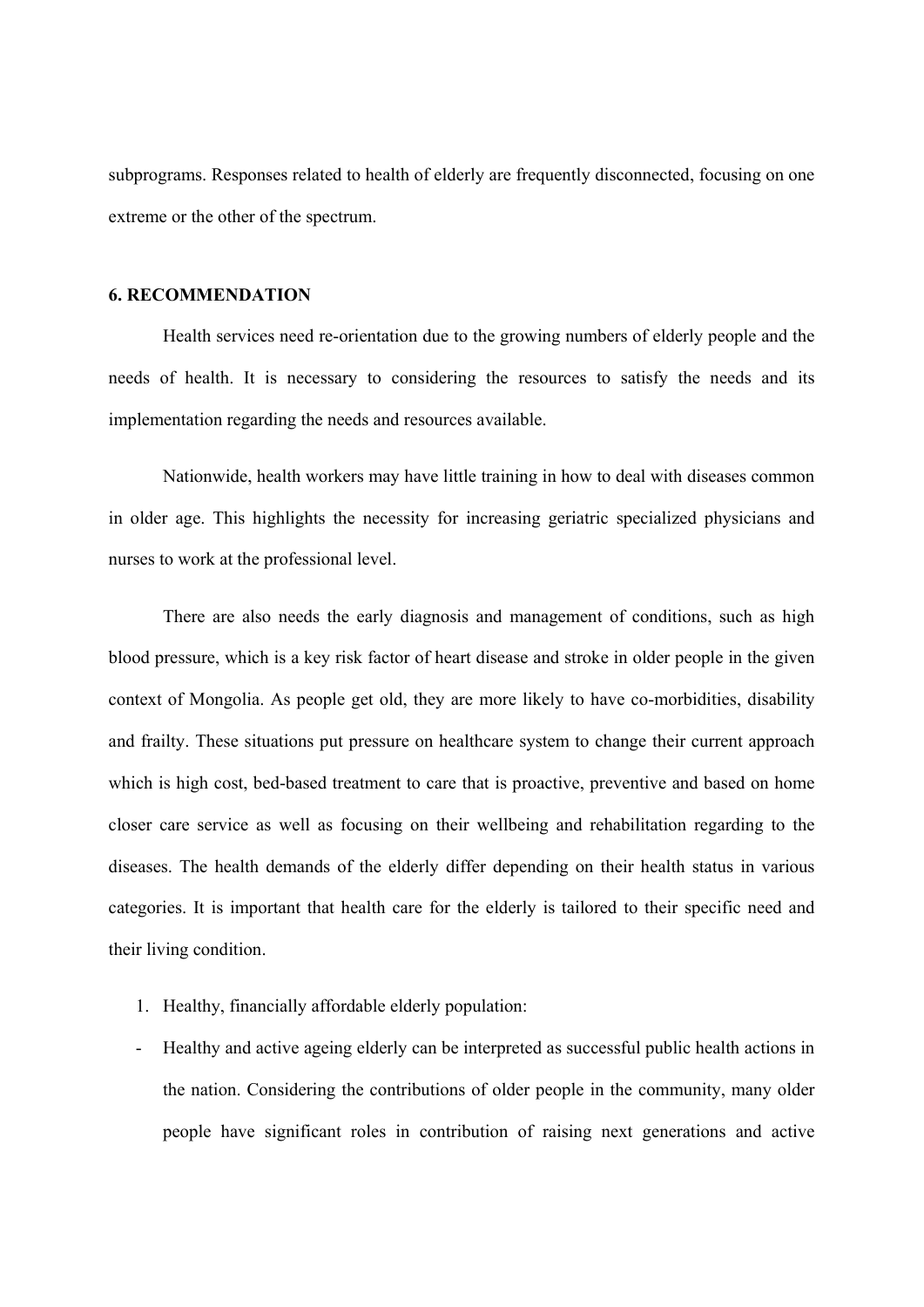member of society. Effective intervention to improve older people's quality of life is engaging them in the community. Promoting new ways in elderly health and social service are important steps to mobilize in this group.

- 2. Healthy, financially un-affordable elderly population:
- Those elderly people need to protected from the economic consequences of having to pay for medical treatments.
- 3. Unhealthy, financially affordable elderly population:
- This also means it is essential to improve the detection and early identification of diseases that are the leading causes of death, especially cancer, cerebrovascular diseases, heart diseases, chronic respiratory diseases, and mental diseases such as dementia, Alzheimer's disease and Parkinson' disease in order to minimize dependency.
- Availability of home-based healthcare service and preventive health education service is still limited in the community of elderly in Mongolia. This requires a change of health systems towards to the community based integration care service which can involve internationally recognized concept such as "aging in place" and supporting independence of older people.
- 4. Unhealthy, financially un-affordable elderly population:
- Access to health services should also be improved by providing universal coverage for those living in poor conditions and free nursing facilities should be established by regions. Due to its lack of hospice facilities, unaffordable hospital care and lack of community support these vulnerable groups are still suffering with their health conditions.

#### **REFERENCE**

Barton P, Bryan S, Glasby J, Hewitt G, Jagger C, Kaambwa B, Martin G,Nancarrow S, Parker H, Parker S, Regen E, Wilson A (2006). A national evaluation of the costs and outcomes of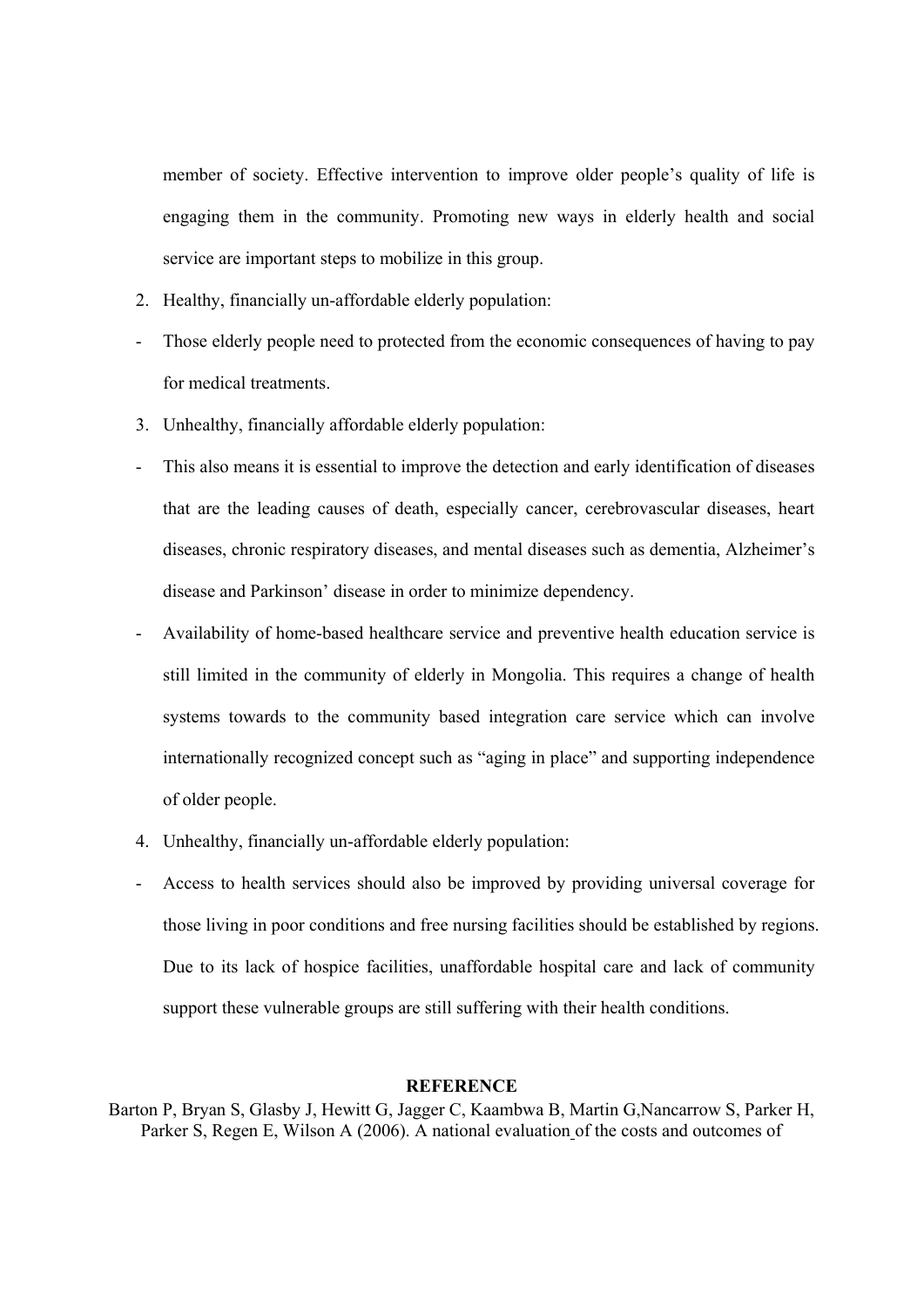intermediate care for older people. Birmingham:Health Services Management Centre,University of Birmingham/Leicester Nuffield Research Unit, University of Leicester. Available at: http://www.birmingham.ac.uk/Documents/college-social-sciences/socialpolicy/HSMC/research/intermediate-care-older-people.pdf

China Country Assessment report on ageing and health, WHO, (2015). Retrieved from http://apps.who.int/iris/bitstream/10665/194271/1/9789241509312\_eng.pdf

Law of Mongolia on the Elderly

Law of Mongolia on Social Security of the Elderly (2005).

National Strategy on Population Ageing of Mongolia. (2009).

- National Program on Healthy Ageing and health of Older Persons. (2013).
- Meng, Q., Yang, H., Chen, W., Sun, Q., & Liu, X. (2015). People's Republic of China Health System Review. *Health Systems in Transition*, *5*(7), 16. Retrieved from http://www.wpro.who.int/asia\_pacific\_observatory/hits/series/china\_health\_systems\_review. pdf%0Ahttp://www.wpro.who.int/asia\_pacific\_observatory/en/
- Mongolia : Health System Review (2007). Available at: https://apps.who.int/iris/handle/10665/107845

Ming-Hsien Lin, Ming-Yueh Chou, Chih-Kuang Liang, Li-Ning Peng, Liang-Kung Chen Population aging and its impacts: Strategies of the health-care system in Taipei Available at: http://www.sciencedirect.com/science/article/pii/S15681637100005

Oliver D. (2014). *Making our health and care systems fit for an ageing population*, Kings Fund https://www.kingsfund.org.uk/sites/files/kf/field/field\_publication\_file/making-health-caresystems-fit-ageing-population-oliver-foot-humphries-mar14.pdf

- Phillips, D.R. & Feng, Zhixin. (2015). Challenges for the Aging Family in the People's Republic of China. *Canadian Journal on Aging*, 34(3), pp. 290-304.
- Population Training and Research Centre (2012) Implications of Demographic Trends for Socioeconomic Development and Public Policy in Mongolia
- Renewed 2015-2045 Population Projection, National Statistical Committee. (2017).
- Research report on Issues of social protection and human rights of the elderly, National Human Rights Commission of Mongolia. (2017).
- Renewed law of Mongolia on the Elderly (2017).
- Resolution of the Prime Minister №209 (2005). Mongolia

Resolution №130 (1998) Program on Health and Social Protection of the Elderly, Mongolia

State policy of Mongolia on Population Development (2004)